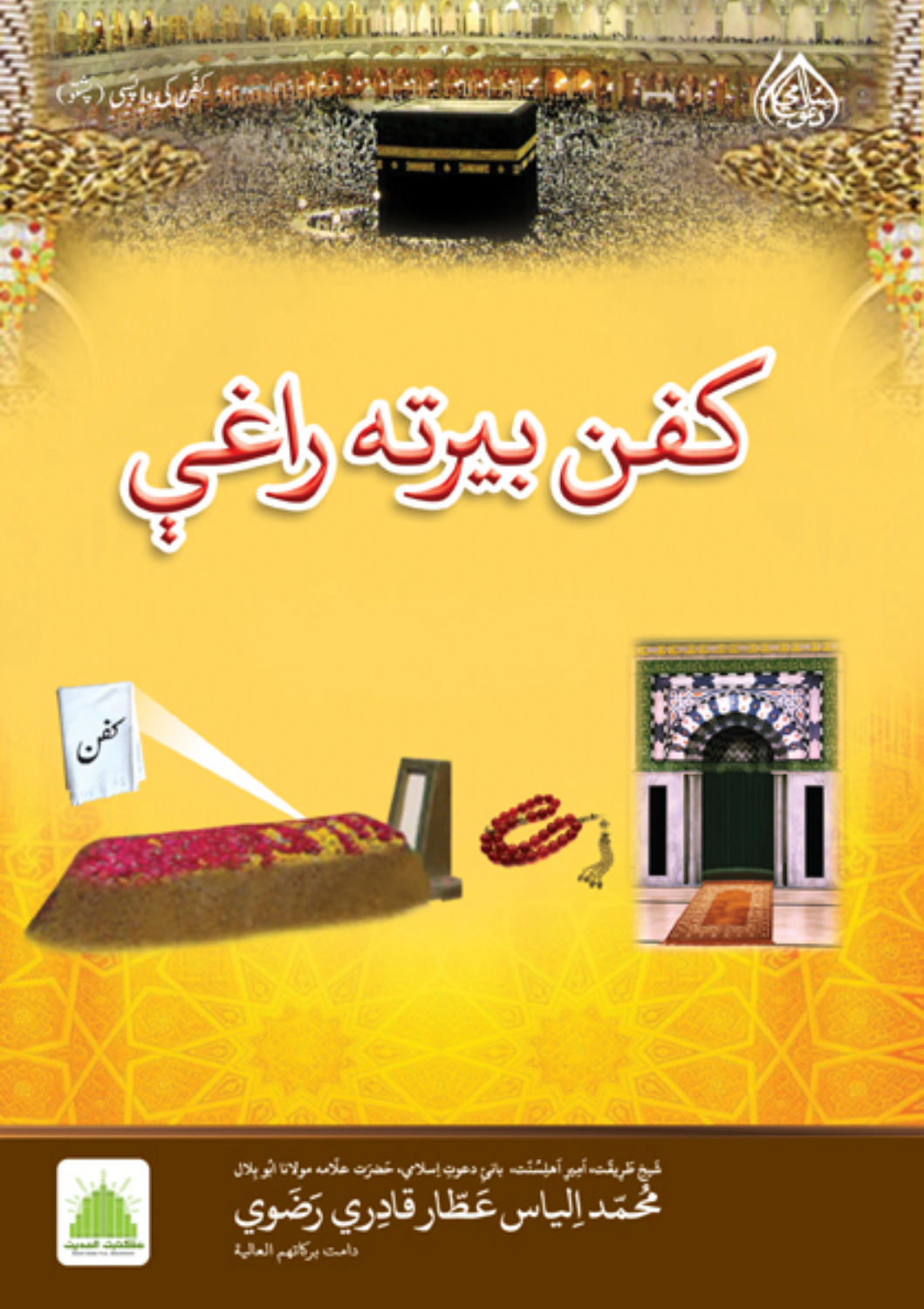-ٱلۡحَمۡمُا يِلۡهِ رَبِّ الۡعَٰلَـٰٓبِيۡنَ وَ الصَّبِلٰوةُ وَ السَّلَامُ عَلٰى سَيِّـٍٰ الۡمُدۡسَلِيۡنَ ֺ֧֧֦֧֦֧֦֧֦֧֦֧ ۡ ֧֦֧֦֧֦֧֦֧֦֧֦֧֦֧֦֧֝ ٰ -ٰ -֧<u>֓</u> -ֺ֧֧֦֧֦֧֦֧֦֧֦֧ -اَشَا بَعْدُ فَاَعُوْذُ بِاللّٰهِ مِنَ الشَّيْطٰنِ النَّجِيُمِ ۚ بِسْمِ اللّٰهِ الرَّحْسٰنِ الرَّحِيُمِ ۚ ֧֘ -; , ٰ ֧<u>֓</u> ٰ ٰ ۡ , د کتاب لوستلو دَ و كتاب لوستلو دَعا ديني كتاب يا اسلامي سبق لوستلو نه مخكښ دا لا ندې دُعا اولولئ و<br>, اِنْ شَآءَاللَّهُ تَرَجَلَّ كوم څه چه لولۍ نو هغه به مو ياد پاتې كيږي: ---ٱللَّهُمَّ افۡتَحۡ عَلَيۡنَاۚ حِكۡمَتَكَ وَانۡشُرۡ عَلَيۡنَاۚ رَحۡمَتَكَ يَاۚ ذَاالۡجَلَاٰلِ وَالۡرۡ کُرَام ٰ ا<br>أ ترجمه: اے الله عَزَّدَجَلَ په مونږه دَ عِلم او دَ حِكمت دروازې پرانيزې او په مونږه خپل رحمت ---رانازل كړې! اے عظمت او بزرگرئ والا! (مستطرف ج 1 ص40 دار الفكر بيروت) (اول او آخر كښ يو يو ځل دُرود شريف اولولئ) كه دَ كتاب په طباعت كښ څه ښكاره خامي وي يا پانرې كمي وي يا په بائنډنګ كښ مخكښ وروسته لكيدلي وي نو مكتبة المَدينه ته رجوع اوكړئ. كتاب اخستونكي توجّه اوكرئ د رسالي نوم: كفن بيرته راغي ع j, 2015 `].a `]9 bcdefg=h.! =\_A , ناشِر: مكتبةُ المدينه، عالمي مدني مركز فيضانِ مدينه، بابُ المدينه كراچئ. l<br>C مَ )<br>D دَني عرض: بل چا ته د دې رسالي د چاپ کولو اجازت نشته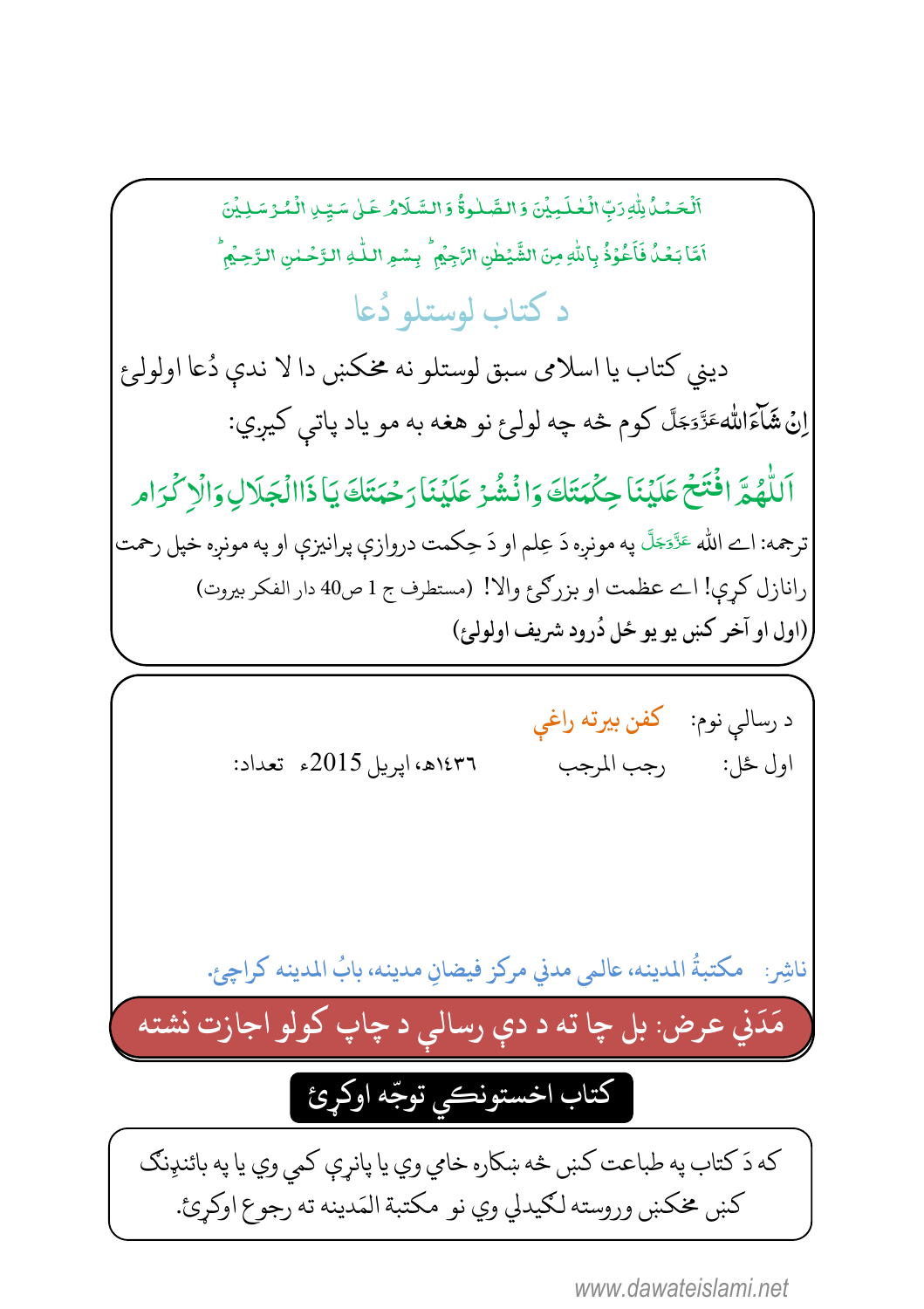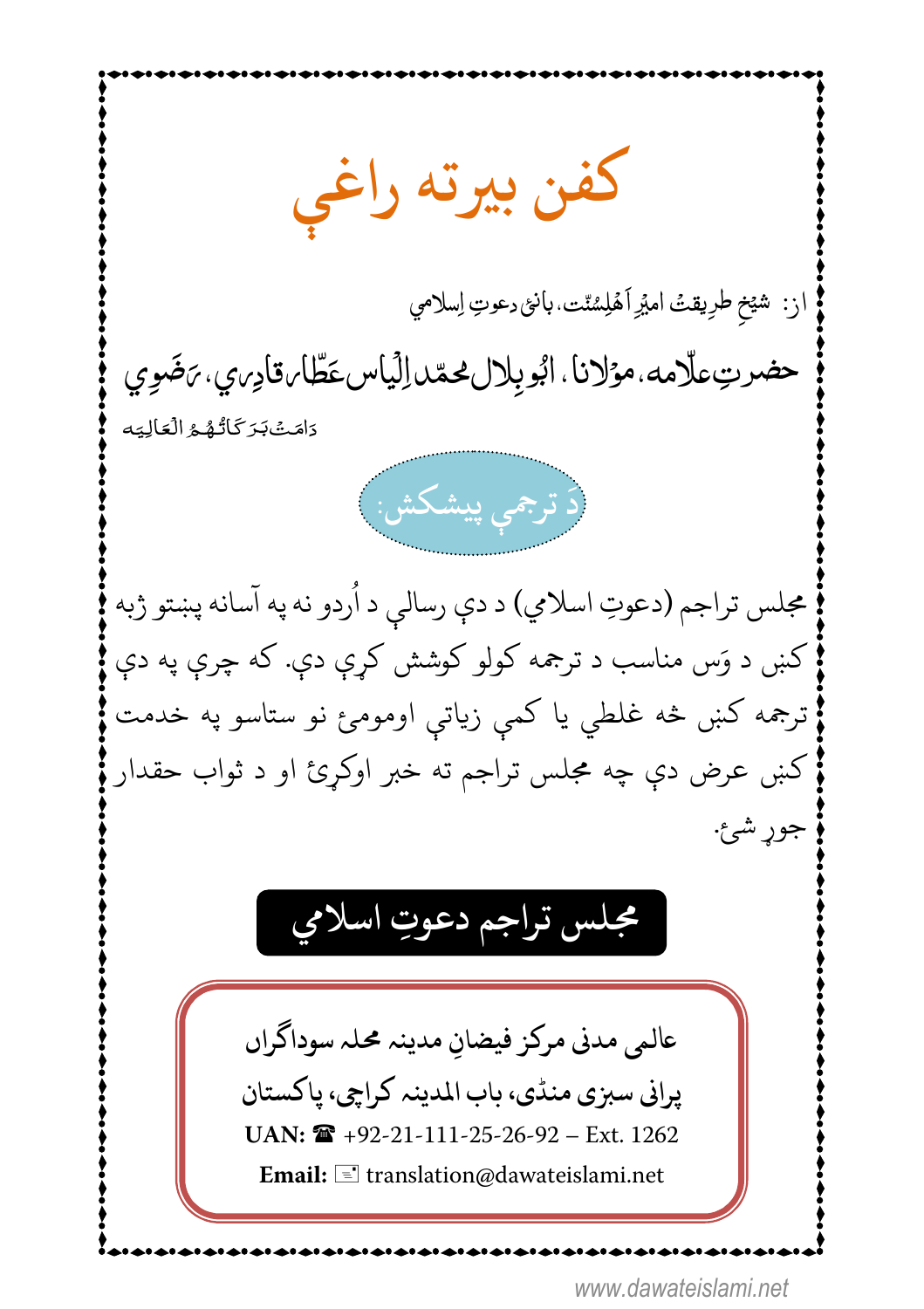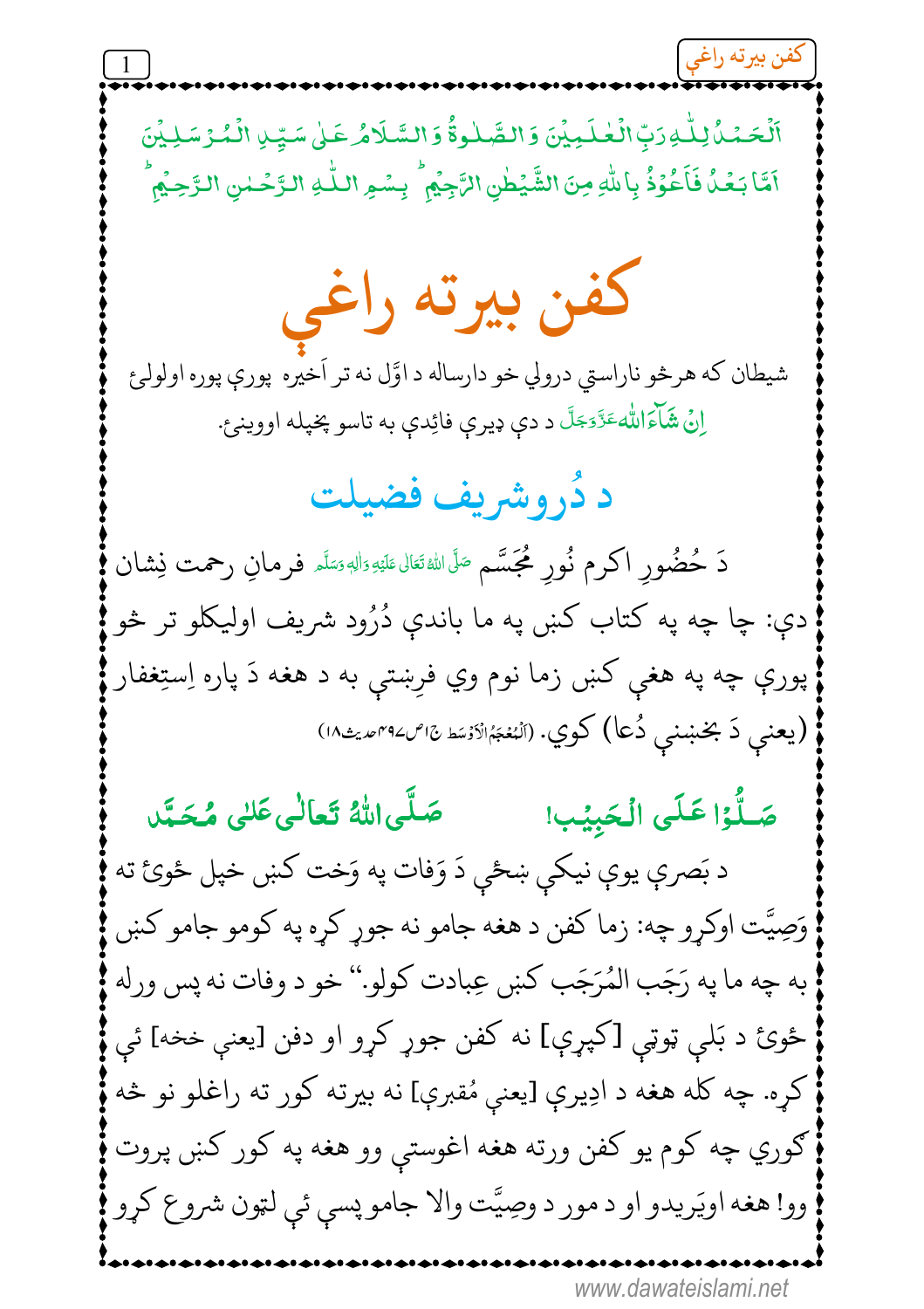<del>د محت معت محت محت میں مسلم مسلم مسلم مسلم مسلم م</del>سلم مسلم میں دور دیاک لوستل هیر کرل هغه دَجنّت لاره<br>فومَان مُصطَفْے، أَلشَاهَتَالنَائِتَةِ البَّسَلَّہِ: کوم کس چه په ما درود پاک لوستل هیر کرِل هغه دَجنّت لاره | هیره کره. (طَبَرَانی) نو هغه د خپل ځائ نه غائِبي وې! په دې کښ د يو غيبي اواز انګازه اوشوه: "خپل کفن بیرته واخله (د کومو جامو چه هغې وصِیَّت کړې وو) مونږه هم د هغې نه د هغې کفن جوړ کړو (ځکه چه) **څوك د رَجَب** روژې نيسې مونږه هغه په قبر كښ نه خفه كوو.'' (نُنفُتاننجايس&اسک) د اللّٰهُ رَبُّ العِزّت عَتَّحَكَّ دِ په هغوئي باندې رحمت وي او د هغوئي په خاطِر دِ **زمونږه بي حِسابه بخښنه اوشي**. اويينيِجَاوِالنّبيِّالأوِين صَلَىاللهُتَعَالىعَلَيْهِوَالِهِصَلَّم په رَجَب کښ دا دُعا لوستل سُنَّت دي **چه کله به د رَجَب میاشت راتله نو نَبِیّ اکرَم** صَلَّاللهٔقَالی، عَلی<sub>ّل</sub>هٔ وَاللهٔ تَعَاله مِهْد دا دُعا لوستله: اَللَّهُمَّ بَارِكْ لَنَافِي رَجَبٍ وَّشَعْبَانَ وَبَلِّغْنَارَمَضَانَ يعني اے اللّٰه عَتَّفَكَّا! ته زمونږه د پاره په رَجَب او شَعبان كښ بَرَكتونه واچوې او مونږه رَمَضان ته اورسوي. (ٱلْمُعْجَمُالَاوُسَطلِلظَّبَان نَّ ٣ص٨٥ صَنْـ ٣٩٣٩) دَ اللّٰه (ءَرَّئَ) مياشت فرمانِ مُصطفٰى <sup>صَلَّ</sup>الل<sup>هق</sup>ال عَليَهِ وَالِهِ وَسَلَّه. رَجَبٌ شَهْرُاللهِ لَـَعَالٰى وَشَعْبَانُ شَهْرِيٌ وَ رَمَضَانُ شَهْرُاُمَّتِيۡ ۖ يعني رَجَب د الله تَعَالِى مياشت او شَعبان زما مياشت او رَمَضان زما دَ اُمَّت میاشت ده. (آلفِهنوسباثورالْغِطاب نَّ r ص ۲۵مهیث۲۲ (۳۲ د رَجَب مُختلِف نومونه او معنى "رَجَب"په اصل کښ د <del>تَرجِيب</del> نه مُشتَق (يعن<sub>ې وتلې) دې، د دې</sub> مَعنٰى ده: تَعظِيم كول.'' دې ته اَلاَصَب (يعني تيز بَهيدل) هم وائي ځكه www.dawateislami.net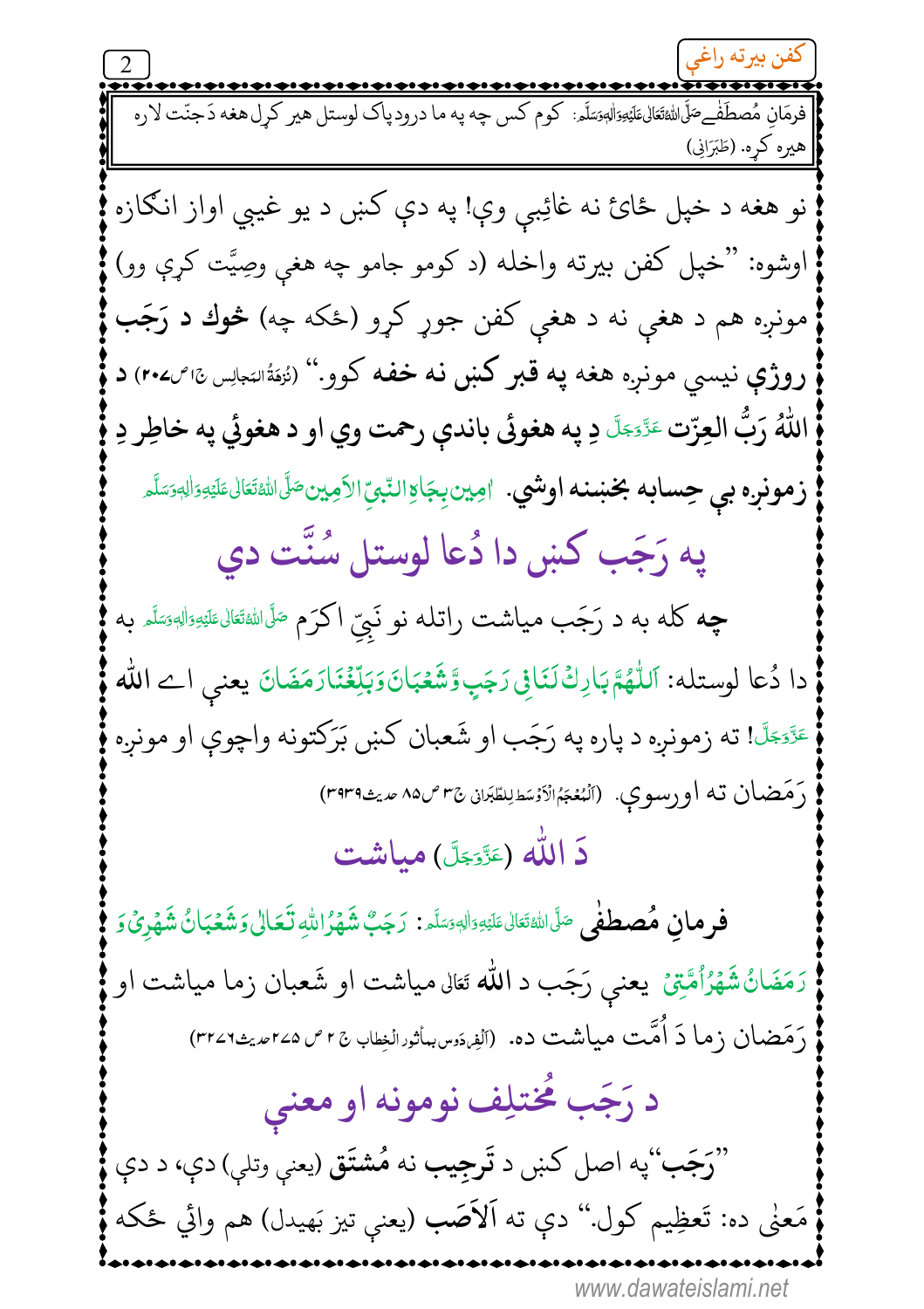<u>۔ مستحققہ میں مستحق کے مستحق کے مستحق کے دورہ میں ک</u>ی مستحق کے دورہ شریف لولرغ بیشکہ ستاسو<br>فومَان مُصطَفْےعَلَیْاشِیْتَالِیْمَیْتِوَالِیْمَنِیّْدِ: په ما باندې په کثرت سره دُرود شریف لولرغ بیشکه ستاسو || په ما باندې درود شريف لوستل ستاسو دَ ګناهونو دپاره بخښنه ده.(جامِعُ الصَّغِير) چه په دې مُبارکه مياشت کښ په توبه کونڪو باندې د رحمتونو رابهيدل تيز شي او په عِبادت کونڪو دَ قُبُولِيَّت د انوارو برکتونه کيږي. دې ته اَلاَصَمّ (يعنې کنږه) هم وائی ځکه چه په دې کښ د جنګونو اواز بالکل نه اوريدل<sub>ی</sub> کيږي. (مُکاشَفةُالڤلمب<sup>ى</sup>'۳۰۱) دې مياشتې ته "نقَـهر رَجَم" هم وائي ځکه چه په دې کښ شيطانان رَجم کولـې شي (يعنې په کانړو وِيشتلې شي) چه هغوئي مُسلمانانو ته تڪلِيف ور نه كرِي. (غُنُيَةُالطّالِبِيُّن نَاص٣١٩. ٣٢٠، ٢٣٩) د رَجَب د درې حُروفو [د برکتونو] به څه وائې! سُبحٰن اللهُ عَنَّصَلَّا**! خورو خورو اسلامي ورونړو!** د رَجَب المُرَجَب د سپرلو به څه وائي! په "مُكاشَفَةُ القُلُوب" كښ دي، بُزُرِكانِ دِين ۞هَهُ اللهُالهُبين فرمائي: په "رَجَب" کښ درې حُروف دي: ر، ج، ب ، "ر" نه مُراد رَحمَتِ اِلْهِي عَرَّضَ "ج" نه مُراد دَ بنده جُرم "ب" نه مُراد بِرّ يعني اِحسان او ښيګړه. لکه الله عَزَّدَ چه فرمائي: زما دَ بنده جُرم [يعنې ګناهونه] زما دَ رحمت او اِحسان مینځ ته کړئ. (مُکاشَفةُالْقُدب ٣٠١/ عصیاں سے کبھی ہم نے گمارانہ کی<u>ا</u> یُر تُونے دل آزُردَہ ہمارانہ کیا ہم نے توجہٹم کی بَہُت کی تجویز لیکن تر <sub>کا</sub>رَ حمت نے گوارانہ کیا کله ډډه دَ ګناه نه مونږاو نه کړه خو تا طبعه زمونږه بیا هم خفه نه کړه مونږ خو اوکړو کوشش ډير د جَهَنَّم خو رحمت ستا دا خبره خوښه نه کړه www.dawateislami.net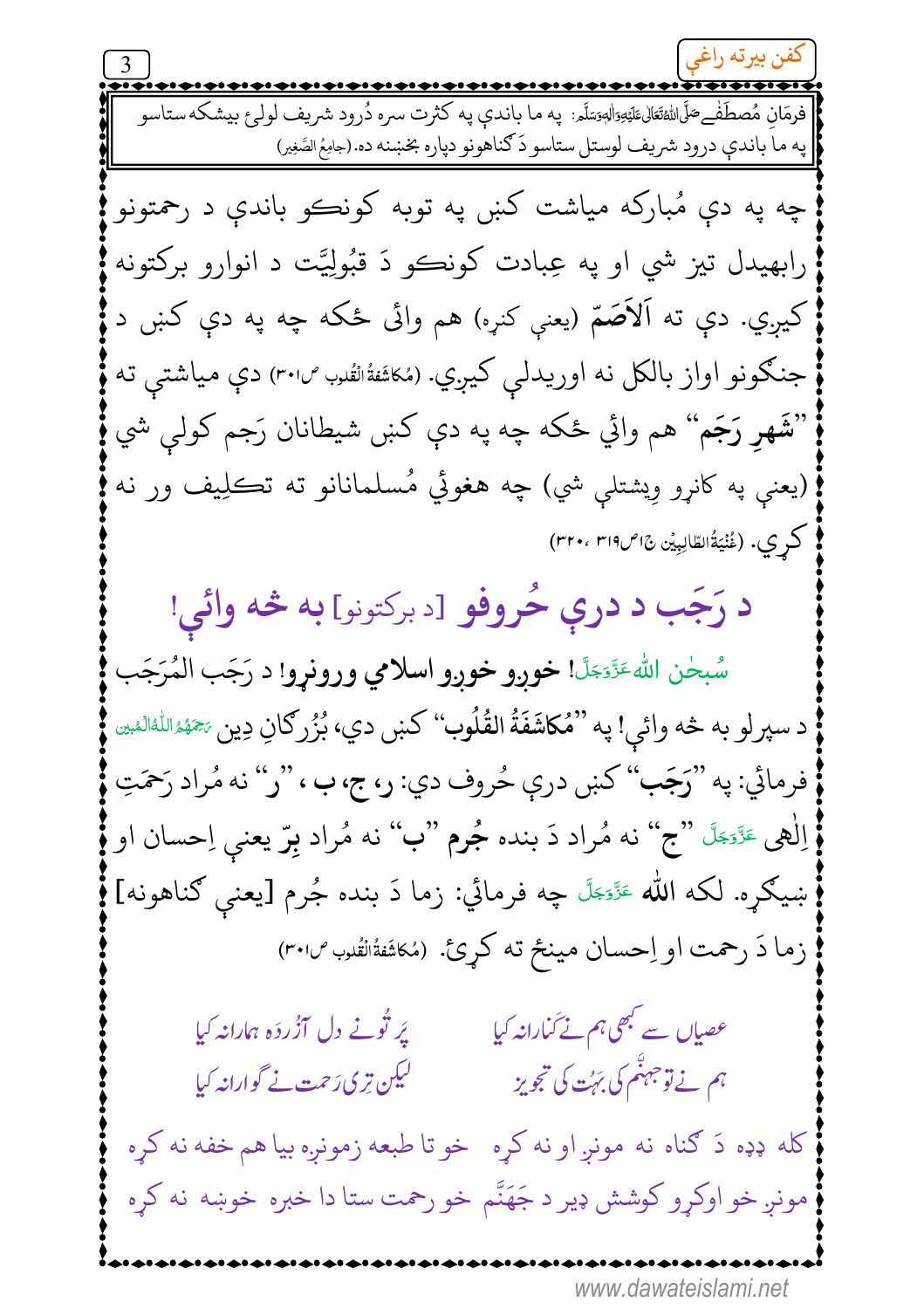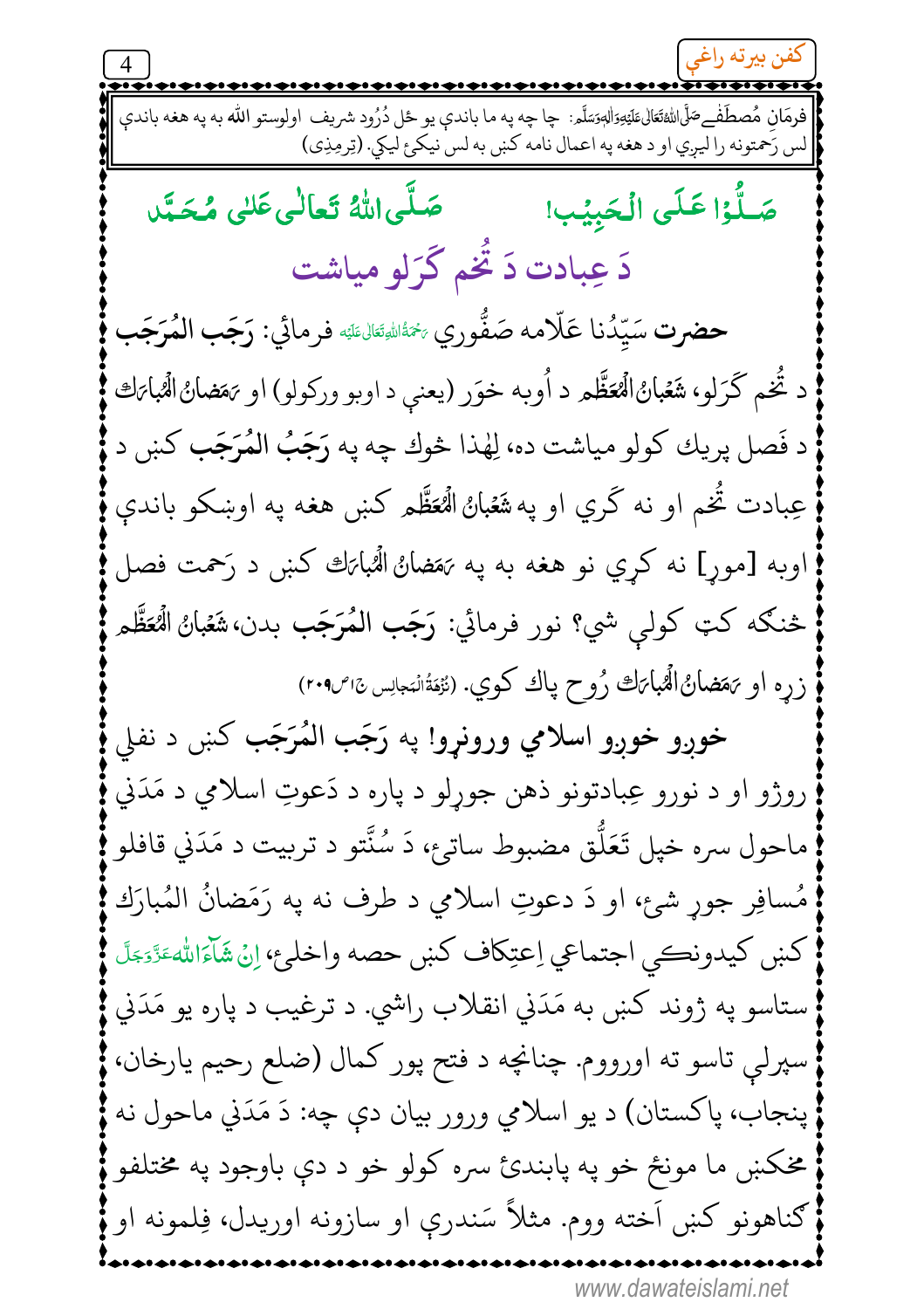فرمَان مُصطَفْےعَلَّاللهُتَعَالِيَةِيَوَاللهِيَسَلَّمِ: چا چه په ما باندې دَ جُمعي په ورځ 200 ځله دُرُود شريف اولوستل د هغه د دوو سوو کالو ګناهونه به معاف شي. (کَنزَالُعُمَّال) ډرامې كتل او تاش كول وغيره. زه به چه كالِج ته تلم نو هميشه به مې خپل سائيكل د يو اسلامي ورور د دُكان خوا ته اودرولو. په رَجَب المُرَجَب کښ چه زه يوه ورځ د سائيکل اُودرولو د پاره د هغه دُکان ته ورغلم نو هغه اسلامي ورور ما ته د شبِ مِعراج په سلسله کښ کيدونڪي د اِجتِماعِ ذِكرٍ و نعت دَعوت راكرِو، ما اراده اوكرِله او په هغه شپه دَ خپلې علاقي نه چه هغه په لږه فاصله کښ ده، يواځې راغلم او پوره شپه مي په اِجتِماعِ ذِكر و نَعت كښ شركت اوكړو. ما ته په دې اِجتِماعِ پاك كښ ډير سُكون اوشو، او د هغي په وجه ما په هفته واره اجتماع کښ دَ پابندئ سره شريك كيدل شروع كړل، په دې دوران كښ د يَمَضانُ الْمُبابَك د بركتونو والا مياشت هم راغله، اِسلامي ورونړو دَ اِنفِرادي کوشش په ذريعه زه د آخِرې عَشَرې د اِعتِکاف د پاره راضي کړم. په اِعتِكاف كښ ما ډير څه زده كړل، اَلْحَمْلُلِلُه ءَدَّمَتَ ما ته د ګناهونو نه نفرت پيدا شو، ما په اِعتِكاف كښ كِيره پريښودله او دَ عمامه شريفي تاج مي هم په سر كړو. دَ دې ليك د وخته پورې د ډويژن مشاورت دَ مَدَني اِنعاماتو ذِمّه دار يم. اَلله رَبُّ العِزَّت عَزَّمَكَ دِ په دې مَدَني ماحول كښ اِستِقامَت رانصيب كړي. دَ يو جَنَّتى نهر نوم رَجَب دې حضرت سَيِّدُنا انس بن مالِك ﷺ تَال عَنْهُ نه رِوايت دې چه رسُولُ الله صَلَّىاللهُ قَتَال عَلَيْهِ رَاللهِ رَسَلُه اوفرمائيلو: په جَنَّت کښ يو نهر دې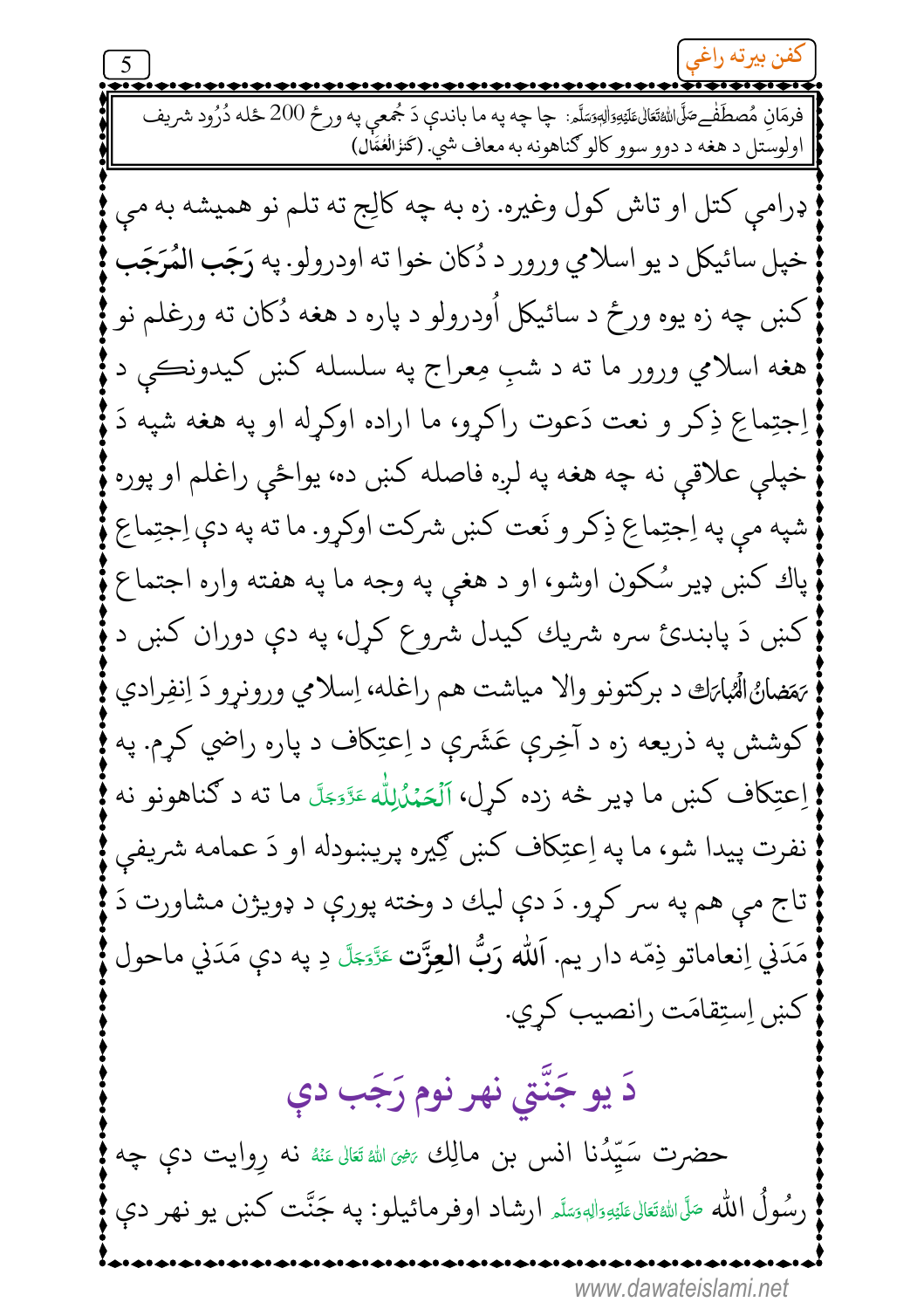فرمَان مُصطَفْےعَلَىاللَّهُتَعَالِيَمَانِيَةِاللَّهِيَسَلَّمِ: په ما باندې درود شريف لوليځ الله عَزَّوَجَلَّ به په تاسو رحمت را |ليري. (ابن عدي) چه هغې ته "رَجَب" وئيلې شي هغه د پئيو [شودو] نه زيات سپين او د شهدو نه زيات خوږ دې، چه څوك د رَجَب يوه روژه اونيسي الله عَرَّمَكَ به د هغه نهر نه په هغه باندې څښي." (شُمَبُالِيان&۳۳ میثه.۳۸۰) جَنَّتِی مَحَل تابعي بُزُرِكَ حضرت سَيِّدُنا ابو قِلابه ﷺﷺ فرمائي: ''د رَجَب د روژه دارو د پاره په جَنَّت کښ يو ځَل دې.'' (ايفا ٣٦٠٥٣ ميث ٣٨٠٢) پینځه بَرَکتی شپی حضرت سَيِّدُنا ابو اُمامه ﷺاللهَ عَنْ نه رِوايت دې چه د نَبيّ كريم، رءُو فُ رَّحِيم سَلَاللهُ تَعَالىءَليَهِ زَللهِ رَسَلَہ فرمانِ عظِيم دي: ''پينځه شپي داسي دي چه په هغې کښ دُعا نه رَد کيږي (1) د رَجَب وړومبئ شپه (2) د شَعبان پينځلسمه شپه (يعني شَبِ بَراءَت) (3) د جُمعي شپه (4) د عِيدُ الفِطر (يعني واړه اختر) شپه (5) د عِيدُ الأضخى (يعنې د غټ اختر) شپه.'' <sub>ن</sub>تاريخ دمشقلابن عساكِر ج ١٠ ص٢٠٨) پينځه اَهَمی شپی حضرت سَيِّدُنا خالِد بن مَعدان ﷺقالهﷺ فرمائي: په كال كښ پينځه شپې داسې دي چه څوك د دې د تصديق كولو [يعنې مَنلو]سره د ثواب په نِيَّت دا په عِبادت کښ تيرې کړي نو الله تَعَالى به هغه جَنَّت ته داخِل کړي (1) د رَجَب وړومبئ شپه چه په دې شپه عبادت اوکړي www.dawateislami.net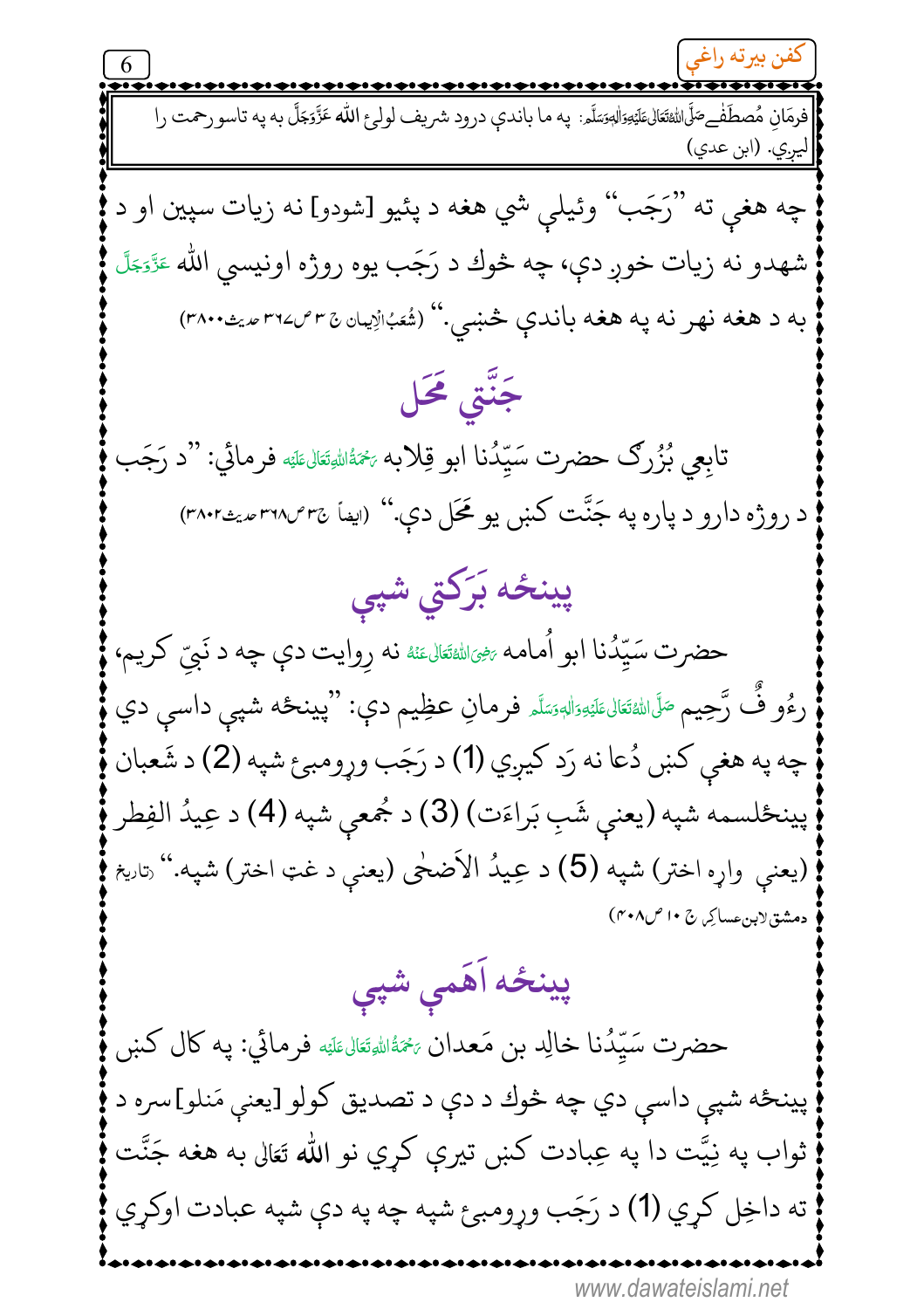| چه زما نوم په هغې كښ وي فرښتې به دَ هغه دپاره بخښنه غواړي. (طَبَرَايي) او د دې د ورځې روژه اونيسي (2) د شَعبان پينځلسمه شپه چه په دې شپه عبادت اوکړي او د ورځې روژه اونيسي (4،3) د اخترو شپې (د عِيدُ الفِطر يعني واړه اختر شپه او د عِيدُ الأضحٰي يعني د نهم او لسم ذُوالحِجَّه مينځنئ شپه) چه په دې شپو کښ عبادت اوکړي او د ورځې روژه او نه نيسي (په اخترو کښ روژه نيول، ناجائِزه دي) (5) او د عاشورې شپه چه په دې شپه کښ عِبادت اوکړي او د ورځې روژه اونيسي. (اَلْبَدُدُ الْمُنِيْدِلابِنِ الْمُلَقِّنِ نَ٥صٌ ٣٠ ،غُنْيَةُ الطَّالِبِيِّنِ نَ اصْـ٣٢) وړومبئ روژه د دريو کالو د ګناهونو گفّاره فرمانِ مُصطفٰى صَلَّىاللهُ تَقَالىءَتَيْهِ اللهِ مَتَلَهِ: ''دَ رَجَب د وړومبئ ورځي روژه د دريو کالو گفآره ده، او د دويمې ورځې روژه د دوو کالو او دَ دريمې ورځې د يو کال گفّاره ده، بيا د هرې ورځې روژه د يوې مياشتې گفّاره ده." (اَلۡجامِعُ الصَّغِيْرِلِلسُّيُوطىِ صِ ااسمِصدِیتْ ا۵٠۵، فَضائِلُ شَهْرِ دَجَبِ لِلخَلَّالِ صِ١٣) دلته "د ګناهونو گفّاره" نه مُراد دا دې چه دا روژې د گُناهِ صغيره د مُعافئ ذريعه جوړې شي. د نوح عقوالشده په کشتئ کښ د رَجَب د روژې سپرلی حضرت سَيِّدُنا اَنَس ﷺ ناهُ اللهُ عَنْهُ نه رِوايت دې چه رَسُولُ الله <sup>صَلَّى</sup>اللَّهُ تَعَالَىٰءَلَيْهِ <sub>تَ</sub>اللَّهُ اوفرمائيل: چا چه د رَجَب يوه روژه اونيوله نو هغه به د پوره کال د روژو په شان وي، چا چه ووه روژې اونيولي په هغه به د دوزخ ووه واړه دروازې بندي كړې شي، چا چه اَته روژې اونيولې دَ هغه www.dawateislami.net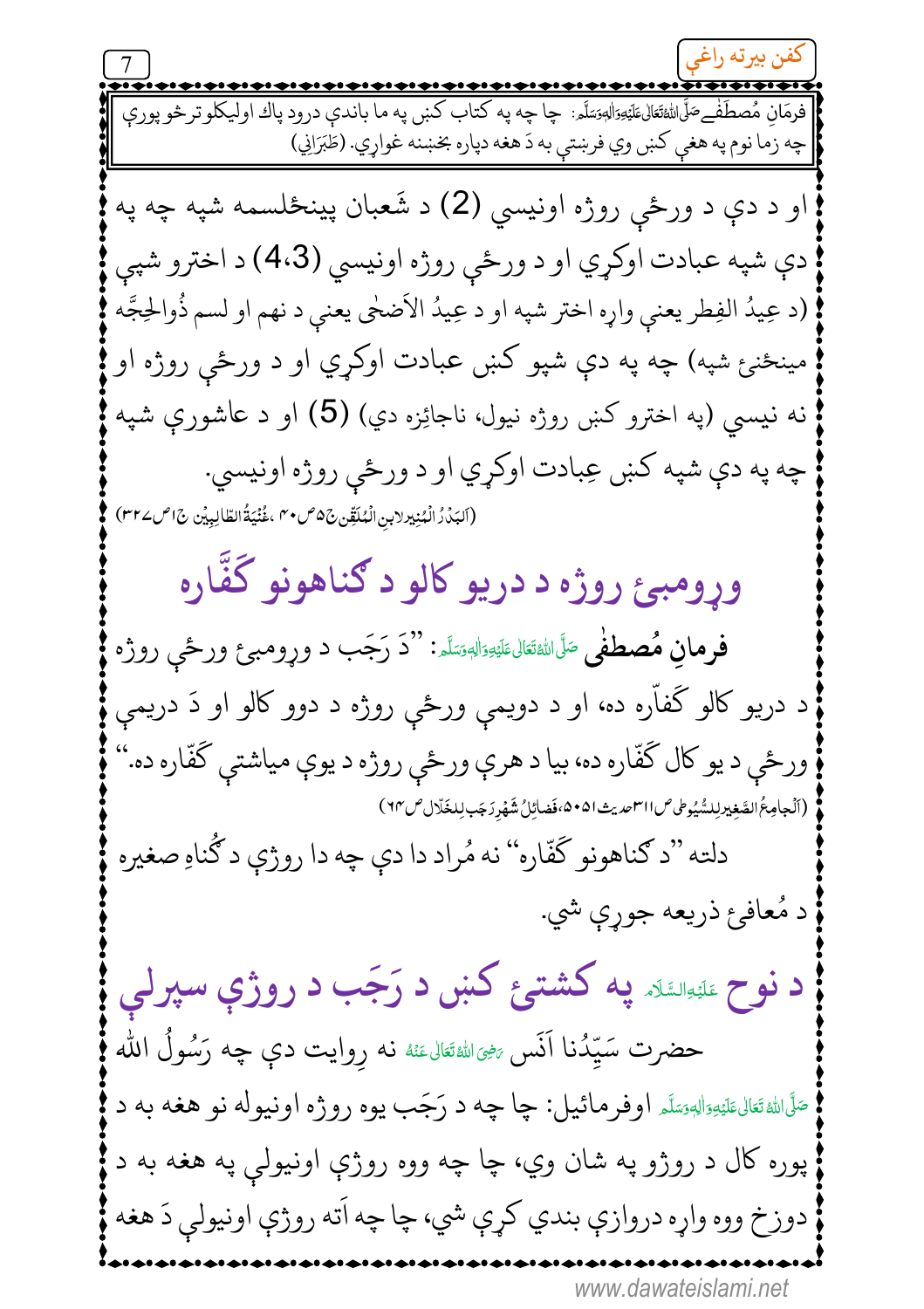ورحٌ دَ هغه شفاعت كووم. (كنز العمال) دَ پاره به دَ جَنَّت اَته واړه دروازې بيرته کړې شي، چا چه لس روژې اونيولې هغه چه دَ الله عَزَّمَلَ نه څه غواړي الله عَزَّمَعَلَ به ئې هغه ته ورکوي او چاچه پينځلَّس روژې اونيولې نو د اَسمان نه يو مُنادي نِدا [يعني اعلان كونكي اِعلان] كوي چه ستا تير شوي گناهونه اوبخښلي شو پس ته د نوي سر نه عمل شروع کړه ځکه چه ستا بدئ په نيکو كښ بدلې كړې شوې. او څوك چه زيات اوكړي نو الله ءَزَ<sub>تَ</sub>حَلَّ به هغه ته زيات وركړي او په رَجَب كښ نُوح (عَلَيْهِالصَّلَوةُ وَالسَّلَاهِ) په كشتىئ كښ سور شو نو پخپله ئي هم روژه اونيوله او ملګرو ته ئي هم دَ روژې نيولو حڪم اوکړو. دَ هغوئي کشتئ دَ لسم مُحَرَّم پورې شپږ مياشتې په سفر وه. (شُعَبُ الْإِيهان ج٣٢/ص٣١٨ مديث ٢٨٠١) صَلَّىاللَّهُ تَعالٰى عَلى مُحَبَّد صَلُّرْا عَلَى الْحَبِيُبِ! د يوې روژې فضيلت حضرت علّامه شيخ عَبدُالحق مُحَدِّث دِهلوي عَلَيْهِ مَنظَالِهِ الْقَرِي نقل كوي چه د سُلطانِ مَدينه، قَرارِ قَلب و سِينه مَلَىالله تَنَال عَليْهِ وَللهِ مَسَّدٍ فرمانِ باقَرِينه دي: دَ رَجَب مياشت په حُرمت لرونڪو مياشتو کښ[يوه مياشت] ده او د شپږم اَسمان په دروازه باندې د دې مياشتې ورځې ليکلي شوي دي. که څوك په رَجَب کښ يوه روژه اونيسي او هغه په پرهيزګارئ سره پوره کري نو هغه دروازه او هغه (د روژې والا) ورځ به د هغه بنده دَ پاره د الله عَزَّمَعَلَ نه بخښنه غواړي او عرض به كوي: "يا الله عَزَّمَعَلَ! دا www.dawateislami.net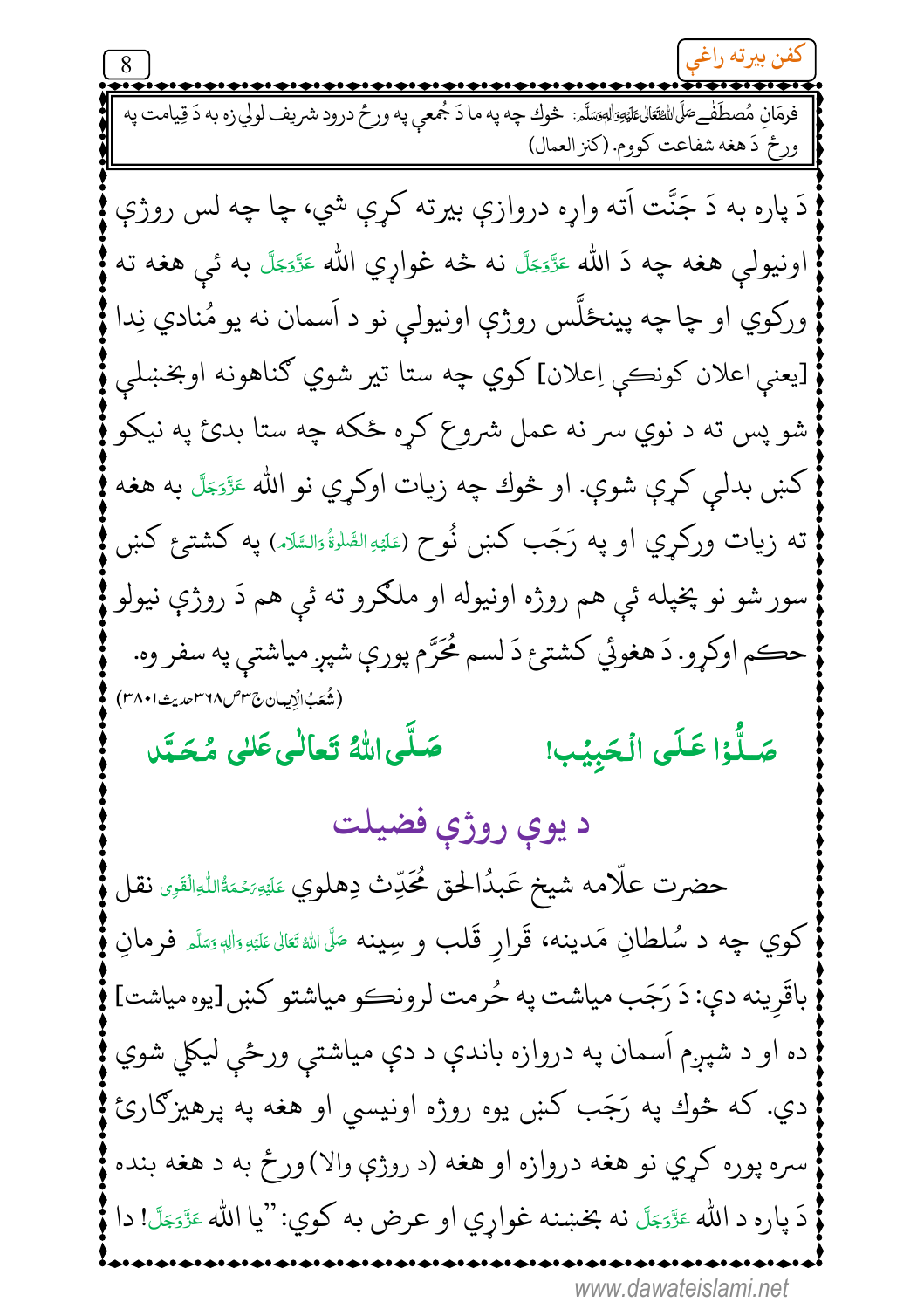فرمَانِ مُصطَفْےعَلَّىٰاللَّهْتَعَالٰىٰعَلَيْہِ اللَّهِيَسَلَّمَ: دَچا په خوا کښ چه زما ذِکر اوشو او هغه په ما دُرودِ پاک او | نه لوستو هغه په خلقو كښ ډير زيات كنجُوس(شوم) دې. (اَلتَّرغِيب وَالتَّرهِيب) بنده اوبخښې.'' او كه هغه كس دَ پرهيزګارئ نه بغير روژه تيره كړي نو بيا هغه دروازه او ورځ دَ هغه دَ بخښنې درخواست نه کوي او هغه کس ته وائي:'' اے بنده ستا نفس تا سره ټکي اوکړه.'' (مَاثَبَتَ بِالسُّنةَ ص٣٣٢، فَضائِلُ شَهْرِرَجَبِ لِلْخَلَّالِ ص٥٧) خوږو خوږو اسلامي ورونړو! معلومه شوه چه د روژې مقصد صرف اوګي او تګي اوسیدل نه دي، ټول اندامونه د ګناهونو نه بچ کول هم ضروري دي، او که د روژه نيولو باوجود هم دَ ګناهونو سلسله جاري وي نو بيا د محرومئ د پاسه محرومي ده. دَ شييتَو مياشتو ثواب حضرت سَيّدُنا ابو هُرَيره ﷺاللهَ عنهُ فرمائي:''څوك چه د رَجَب د ووه ويشتمې ورځې روژه اونيسي، الله <sub>تَعَالى</sub> د هغه د پاره د شپيتَو مياشتو د روژو ثواب ليکي.'' (نَصائِلُشَهْرِرَجَبِلِلغَّلال ص٤٦) د سَلو کالو د روژو ثواب د رَجَب المُرَجَب د ووه وِيشتَمي د عَظَمتونو به څه وائي! هم په دې تاريخ زمونږه ګران ګران، خوږ خوږ آقا مَکّي مَدَني مُصطَفٰي سَلَاللهتَال <sub>تَلَيْ</sub>وَالِهِيَسَّه ته د مِعراج شريف عَظِيمُ الشَّانه مُعجِزه وركړې شوه. (شَهِمُ الزَّارِ قانى عَلَى المَواهِبِ اللَّكُنِّيةِ نَ ٨ ص١٨) چنانچه د ووه ويشتم رَجَب شريف د روژې لوئي فضيلت دې څنګه چه د حضرت سَیِّدُنا سَلمان فارسي ﷺالله عَنه زوایت دې، د www.dawateislami.net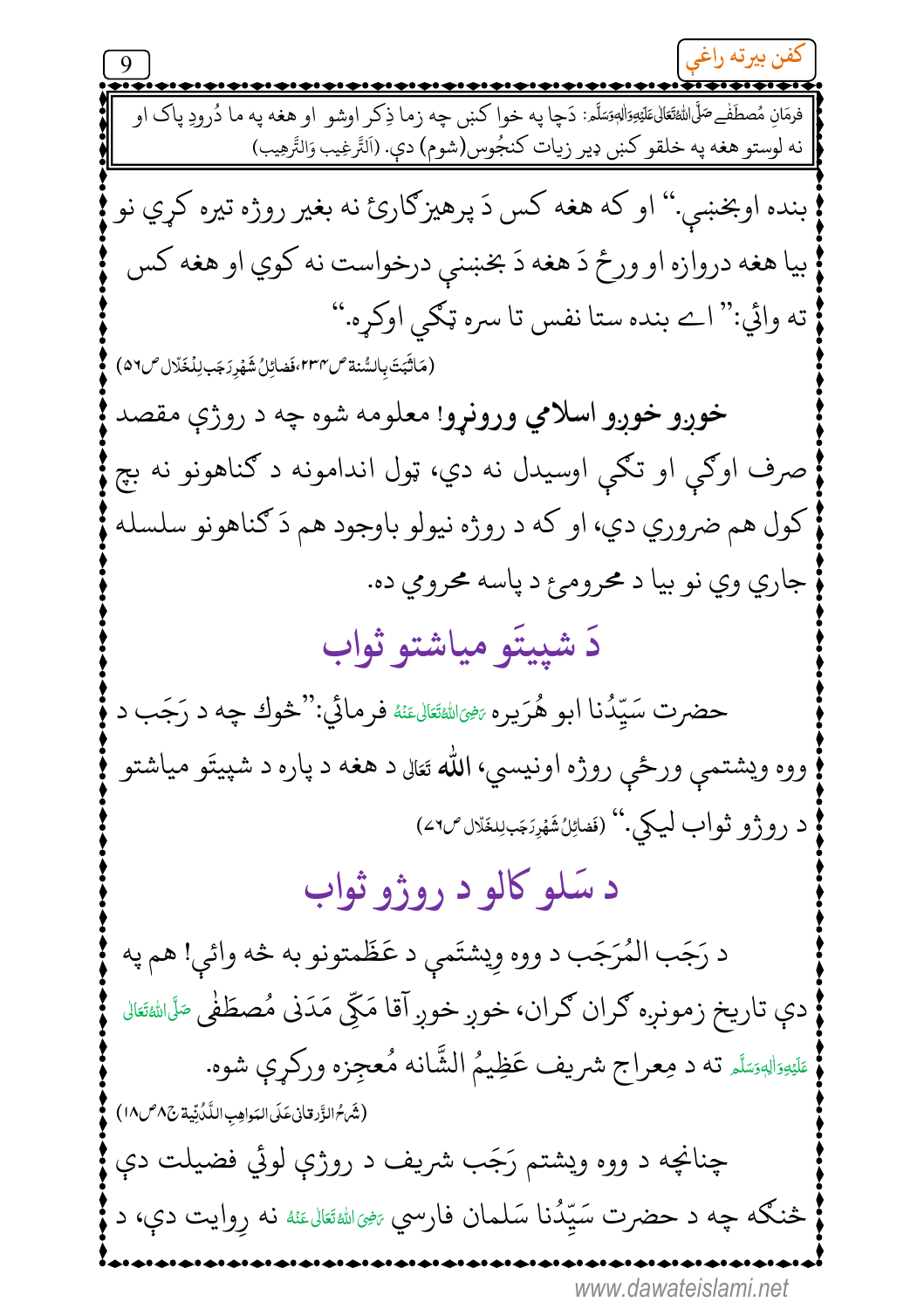|| چه زما نوم په هغې كښ وي فرښتې به دَ هغه دپاره بخښنه غواړي. (طَبَرَانِي) الله عَزَّدَجَلَّ دَ محبوب، دانائے غُمُيوب صَلَّىالله تَعَالىءَليٓهِۦدَاللهٖ مَسَلَّم فَرمانِ ذيشان دي: "په رَجَب کښ يوه شپه او ورځ ده څوك چه په هغه ورځ روژه اونيسي او دَ شپي قيام (يعني عِبادت) اوکړي نو لکه هغه چه دَ سلو کالو روژې اونيولي، دَ سلو کالو شب بيداري [شَو كِيره] ئي اوكړه او دا دَ رَجَب ووه وِيشتم تاريخ دې." (شُعَبُالِيْمَان ُ٣٣،٣٣٣٣٣٣) صَلَّىاللهُ تَعالٰىعَكِ مُحَبَّد صَلَّٰزَا عَلَى الْحَبِيۡبِ! په رَجَب کښ د پريشانئ لري کولو فضيلت دَ حضرت سَيِّدُنا عَبدُالله اِبن زُبيرِ ﷺ قَالَ عَنْهُ نه روايت دي: "څوك چه دَ رَجَب په مياشت كښ د كوم يو مسلمان پريشاني [مُشكِل] لري كړي نو الله عَزَّمَهِلَّ به هغه ته په جَنَّت كښ يو داسې مَحَل وركوي چه هغه به د نظر د حدونو پورې غټ وي. تاسو دَ رَجَب اِکرام (او اِحترام) اوكړئ، الله عَزَّمَهَّل به په زرو گرامَاتو ستاسو اِكرام كوي." (غُنِيةُ الطّالِبِينِينَ إص٣٢٣،معجهُ السّفِ لِلسّلِغِي ص٣١٩ رقه ١٣٢١) د ووه وِيشتَمي شپې د دولسو نفلونو فضيلت په رَجَب کښ يوه شپه ده چه په هغې کښ دَ نيك عمل کونڪي دَ پاره د سلو کالو د نيکو ثواب دې او هغه د رَجَب ووه وِيشتمه شپه ده. څوك چه په دې كښ دولس ركعته داسې ادا كړي چه په هر ركعت كښ سُؤِيَّةُالْفَاتِحِه او كوم يو سورت او په هر دوه ركعتو اَلتَّحِيّات اولولي او په دولس پوره كولو سلام اوكرځوي، د هغې نه پس 100 ځله دا اولولي: www.dawateislami.net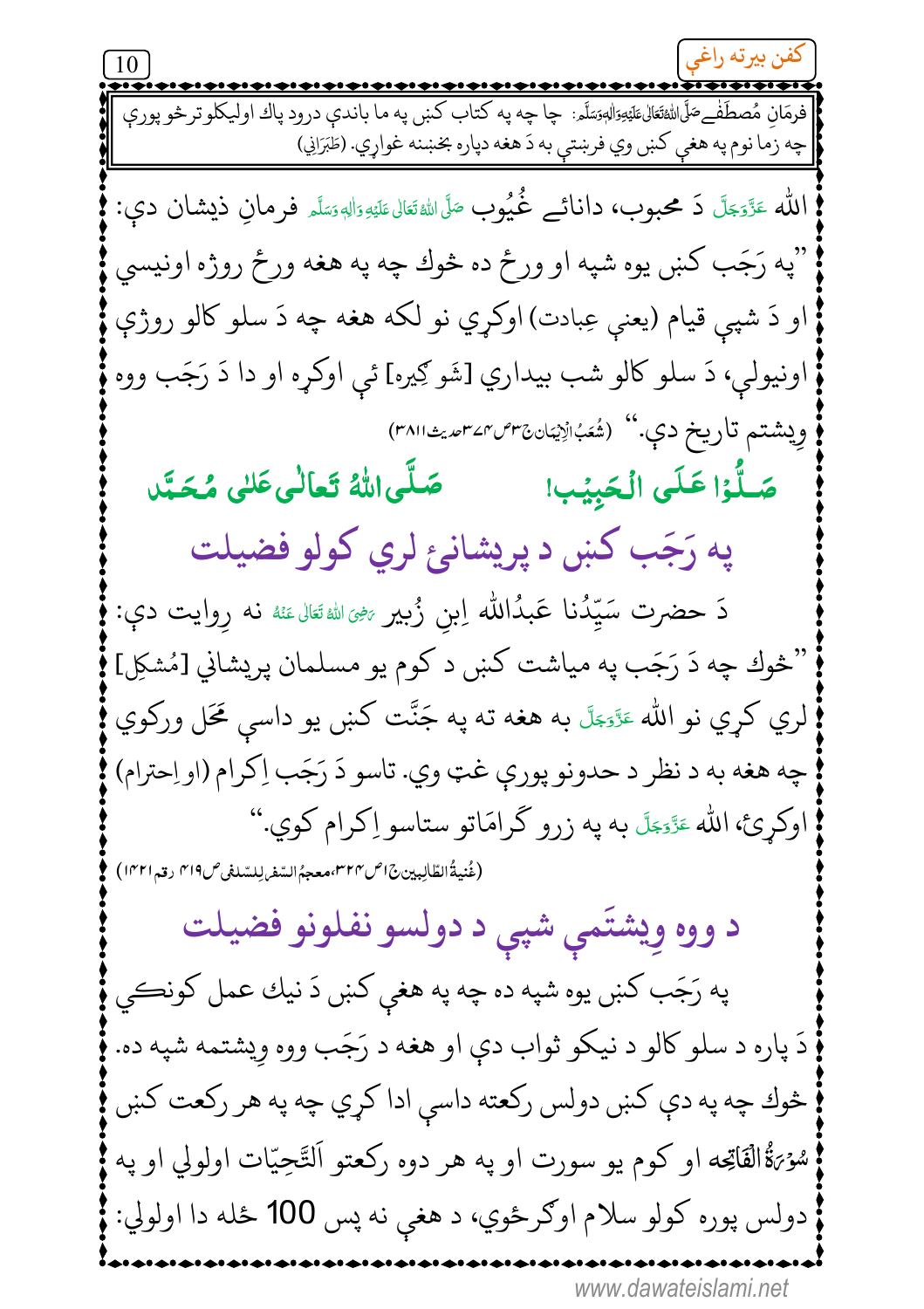فرمَانِ مُصطَفْےعَلَى الله الله عليه الله عليه على الله عليه الله على الله عَزَّوَجَلَّ به په تاسو رحمت را ليږي. (ابن عدي) سُبْحٰنَ اللهِ وَالْحَمْدُلِيُّهِ وَلَآ اِللّهُ اِلَّا اللهُ وَاللهُ أَكْبَرُ ۚ 100 حَمْله اِستِغفار، 100 حَمله دُرود شريف اولولي او دَ خپلې دُنيا او آخِرت د پاره چه د څه شي دَ پاره غواړي دُعا دِ اوکړي او سحر دِ روژه اونيسي نو الله ءَزَءَ َلَ به د هغه ټولې دُعاګانې قبولې کړي سِوا د هغه ګناه نه کومه چه گُناه د پاره وي. (شُعَبُ الإِيمان جَسِس ٣٧٣ص بيث ٣٨١٢) حُرمت لرونڪي څلور مياشتي **خوږو خوږو اسلامي ورونړو**! دَ الله عَرَّئِيَّ په نِزد څلور مياشتې په خصوصِيَّت سره عَظَمت لرونڪي دي. چنانچه پاره10 سُورَةُ التَّوبَه آيت 36 كښ ارشاد كيږي: مفهومترجمه کنؤالإيمان: بیشکه د میاشتو إنَّ عِدَّةَ الشُّهُوُرِ عِنْدَااللَّهِ اثْنَا عَشَرَ شمير د الله په نِزد دولس مياشتې دي د شَهَّرًا فِيَ كِتْبِ اللَّهِ يَوْمَر خَلَقَ السَّمْوٰتِ الله په کتاب کښ، د کله نه چه هغه زمکه او اسمانونه جوړ کړي دي، په هغې وَ الْأَرْضَ مِنْهَآ أَرْبَعَةٌ حُرُلاًا ۚ ذٰلِكَ كښ څلور حُرمت والا دي، دا نيغ دِين اللِّيْنُ الْقَيْلِمُ ۖ فَلَا تَظُلِمُوۡا فِيۡهِنَّ دې نو په دې مياشتو کښ په خپل ځان أَنْفُسَكُمْ وَ قَاتِلُوا الْمُشْرَكِيْنَ كَأَ فَّةً ظُلم مه کوئ او دَ مُشرکانو سره هر وَخت جنگيرئ څنگه چه هغوئ هر وخت كَمَا يُقَاتِلُوْنَكُمْ كَأَفَّلَأَا ۚ وَ اعْلَمُوۡٓا اَنَّ ستاسو سره جنګیږي او پوهه شئ چه اللّٰهَ *مَــَعَ*الۡمُتَّقِيۡنَ۞ الله د پرهيزګارانو سره دي. دَ بيان شوي آيتِ مُباركه نه لاندې صَدرُ الافاضِل حضرت عَلّامه مَولانا سَيِّد مُحمَّد نَعِيمُ الدِّينِ مُراد آبادي عَيَيهِ َحَةُاللهِ الْحَاءِي په ''خَزَائِنُ العِرفان''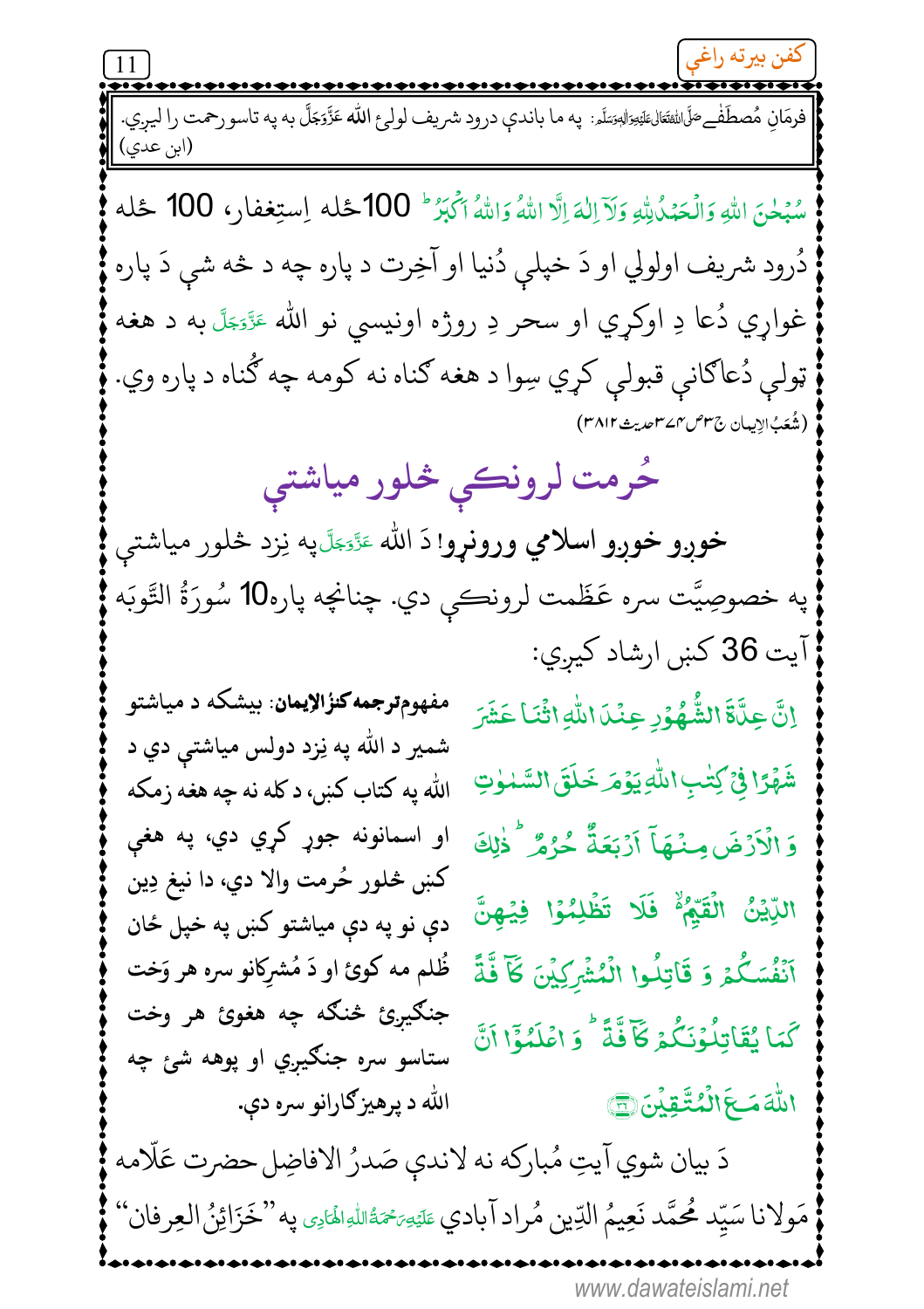.<br>فوهَان مُصطَفْےعَلَى اللَّهْتَعَالِيَ عَلَيْهِ وَاللَّهُوَسَلَّم: څوك چه په ما دَ جُمعي په ورځ درود شريف لولي زه به دَ قِيامت په ورځ دَ هغه شفاعت كووم. (كنز العمال) کښ فرمائي: (څلور حُرمت لرونڪو مياشتو نه مُراد دي) درې پرله پسې ذُوالقَعده، ذُوالحِجَّه، مُحَرَّم او يوه جُدا رَجَب. عربو به دَ جاهِلِيَّت په زمانه کښ هم په دې کښ جنګ کول حرام ګنړل. په اِسلام کښ دَ دې مياشتو حُرمَت او عَظَمت نور هم زيات شو. (خَرْيْنُ العِرفان ٣٦٢/٣) خوږو خوږو اسلامي ورونړو! په دې آيت مُباركه كښ د قَمَري (يعنې د هِجري سِن د دولسو مياشتو) ذِکر دې د کومو حِساب چه د سپوږمئ نه کيږي، دَ شريعت دَ ډيرو اَحکامو بُنياد هم په قَمَري مياشتو قايم دي، مَثَلًا دَ رَمَضَانُ المُبارك روژې، زكوٰة، دَ حج احكام وغيره او اسلامي كليزې خوشحالئ مثَلًا عِيدِ مِيلادُ النَّبِي صَلَى الله تَنالىءَليَهِ زَالدِسَلَهِ ، وړوكى اَختر، غټ اَختر، شبِ مِعراج، شبِ براءَت، يوولسمه شريف، د بُزُرګانِ دِين چَهُمُ اللهُ الهُ ي عُرسونه وغيره هم د اَسماني مياشتو په حِساب سره كيري. افسوس! نن صبا څنګه چه مسلمان د بې شمیره سُنّتونو نه لري وتې دې دَغَسې د اسلامي تاريخونو نه هم ورځ په ورځ نا اَشنا کيږي، غالِبًا د يو لاکھ مسلمانانو په اِجتِماع کښ که دا اعلان اوکړې شي چه ''اوښائي نن د کومې هِجري سِن د کومې مياشتې کوم تاريخ دې؟ نو شائِد په مُشكله سره به سل مسلمانان داسي وي چه هغه به صحيح جواب وركړې شي! ياد ساتئ! چه په ډيرو مُعامَلاتو کښ مَثَلًا د زکوٰة په فرض کيدو وغيره كښ د قَمَري مياشتو لِحاظ ساتل فرض دي.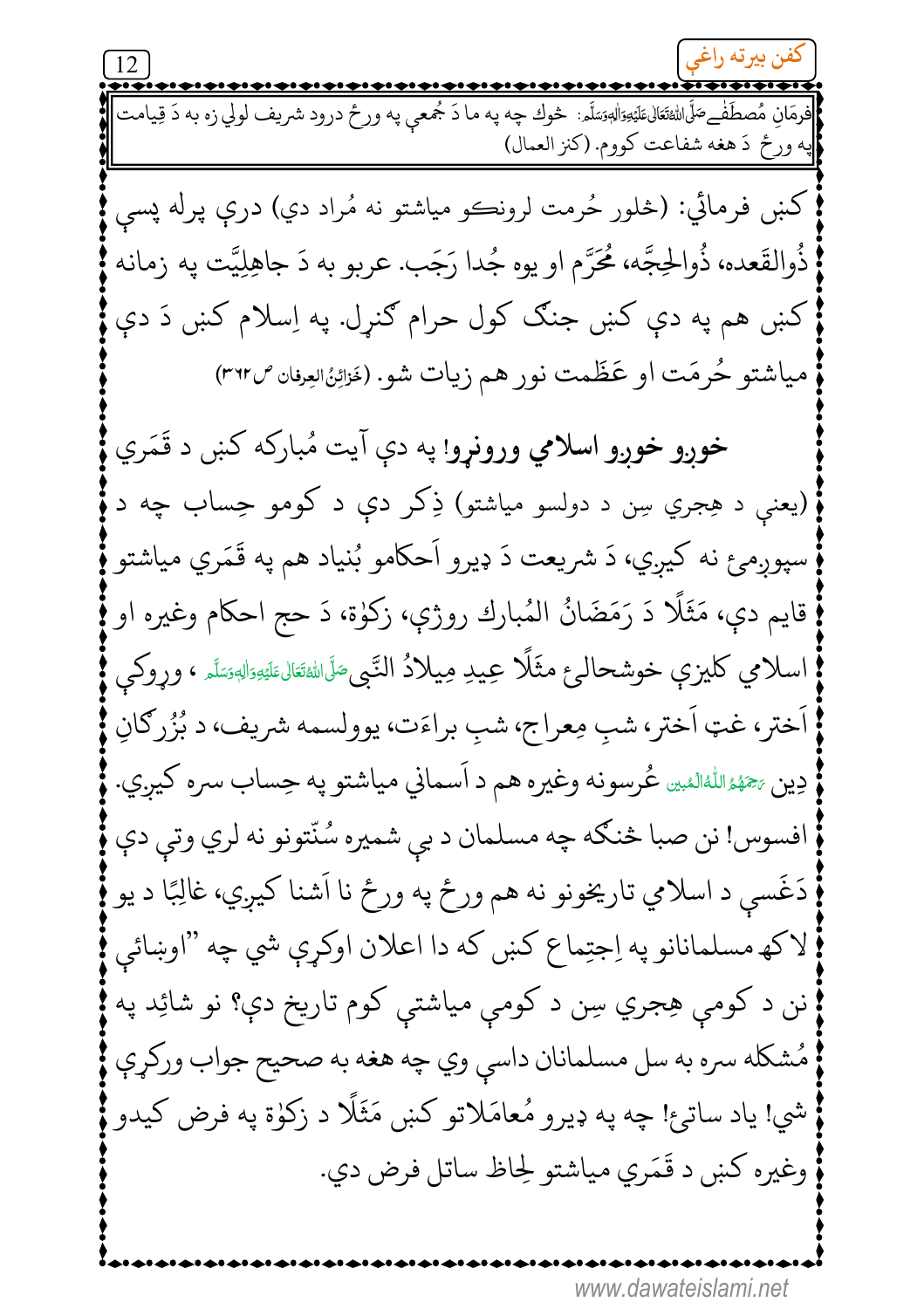$13$ فرمَانِ مُصطَفْےحَلَّىاللهئَعَالیَاعَلیْمِوَاللّٰہِۃَلَہِۃ: چاچه په ما باندې دَ جُمعي په ورځ 200 ځله دُرُود شریف اولوستل د هغه د دوو سوو کالو ګناهونه به معاف شي. (کَنزُالۡعُمَال) د رَجَب دَ اِحترام د بَرَكت حِكايت د حضرت سَيّدُنا عِيسٰى رُوحُ الله عَلىٰ <sub>نَبِّ</sub>نَاءَعَلَيْهِ الصَّلَّةُ؛السَّلَاه دَ وَخت واقعه ده چه يو سرې دَ ډيرې مودې نه په يوه ښځه عاشِق وو. يو ځل هغه په خپله محبوبه باندې قابو اوموندله، د خلقو ګنړه ئې چه اوليدله نو هغه اندازه اولګوله چه هغوئي مياشت ګوري. هغه د هغه ښځي نه تپوس اوکړو چه خلق د کومي مياشتې سپوږمئ ګوري؟ جواب ئې ورکرو: "د رَجَب." هغه حالانڪه چه کافِر وو خو چه د رَجَب شريف نوم ئي واوريدلو نو دَ ادب په وجه فوراً جُدا شو او دَ " ګنده کار" نه منع شو. حضرت سَيِّدُنا عِيسْمِي رُوحُ الله عَلىٰ <sub>نَبِيّ</sub>نَاءَعَلَنَهِ الصَّلَّةُ وَالسَّلَاه ته حڪم اوشو: زمونږه دَ فلانڪي بنده سره مُلاقات اوکړه. هغوئي عَلىٰئِيَّائِعَلَيْهِالصَّلَاثَانَدَ لِمَتَّارِ تشريف يوړلو او دَ الله عَزَّمَهَّ حڪم او دَ خپل تشريف راوړلو وجه ئي ورته بيان كړه. دا ئي چه څنګه واوريدل نو دَ هغه زړه دَ اسلام په رنړا روښانه شو او هغه اِسلام قبول کړو. (ايشانوايظين ص١٤٤) صَلَّىاللَّهُ تَعالٰى عَلٰى مُحَمَّد صَلُّوۡا عَلَى الۡحَبِیۡبِ! خوږو خوږو اسلامي ورونړو! تاسو دَ رَجَب سپرلي اوليدل! د رَجَب المُرَجَب په تعظیم کولو چه یو کافِر ته دَ اِسلام دولت نصیب کيدې شي نو يو مسلمان چه د رَجَب المُرَجَّب اِحترام اوکړي، معلومه نه ده هغه ته به څه څه انعامونه نصيب کيږي! په قُرآنِ پاك کښ په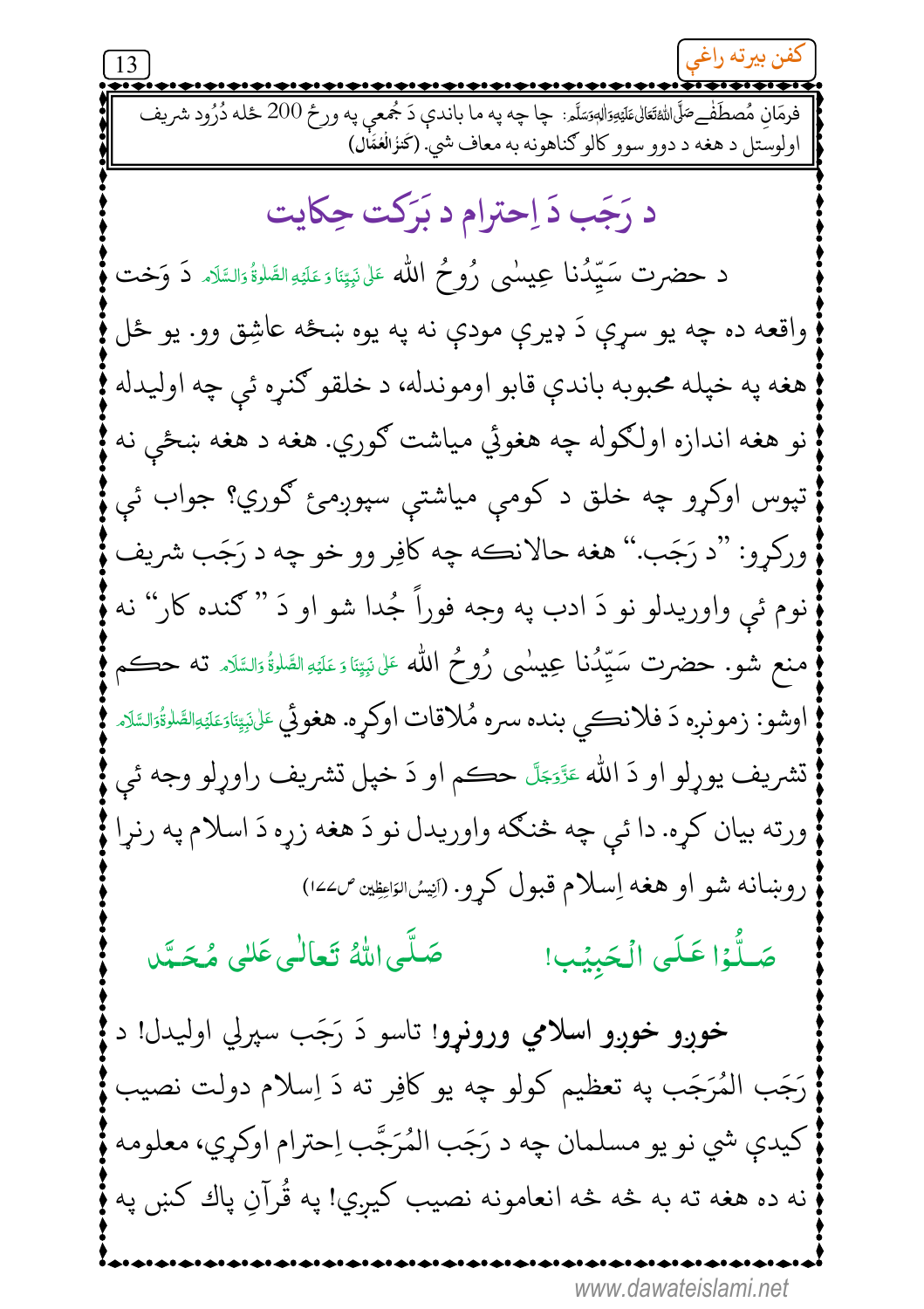||لس رَحمتونه را ليږي او د هغه په اعمال نامه كښ به لس نيكئ ليكي. (تِرمِذِي) حُرمَت (يعني عِزَّت) والؤ مياشتو كښ په ځان باندې د ظُلم كولو نه مَنع كړې راغلي ده. چنانچه په "نُورُ العِرفان" كښ:[د دې آيت] (مفهوم ترجمه كنزُالإيمان: نو يه دي مياشتو كښ فَلَا تَظُلِمُوۡۤا فِيَٰهِنَّ اَنۡفُسَكُمۡ يه خيل ځان ظُلم مه كوئ) نه لاندې دي: يعنې په خُصُوصِيَّت سره په دې څلورو مياشتو كښ كناه هـه كـوئ.'' (نُورُالعِرفان ص٣٠٦) د دوو کالو دَ عِبادت ثواب دَ حضرت سَيّدُنا اَنَس ﷺ نه رِوايت دې، سرکارِ نامدار، دَ دواړو جهانو مالِك و مُختار بِاِذنِ پروردګار مَلَاللهٔتَعَالىقَلَيْهِ َالله يَسَلَّهِ دَ مُشكو نه زيات خوږ فرمان دې: "چا چه د حُرمت والا مياشت كښ درې ورځي د زيارت، جُمعه او خيالي روژې اونيولي، د هغه د پاره به د دوو کالو دَ عبادت ثواب ليكلى شي.'' (النُعجَمُالاَوسَطالِطَبَرانى جَاصْ٣٨٥سمىتِـ2٨٩) خوږو خوږو اسلامي ورونړو! دَلته د ''حُرمَت والؤ'' مياشتو نه هم دا څلور مياشتې يعنې ذُوالقَعده،ذُوالحِجّه،مُحَرَّمُ الحَرام او رَجَبُ المُرَجَب مُراد دي، په دې څلورو واړو مياشتو كښ چه په كومه مياشت كښ هم دَ بيان کړې شوو درې ورځو روژې اونيسئ نو اِنْ شَاَءَاللهءَدَّءَبَلَ د دوو كالو دَ عِبادت ثواب به اومومئ. تیر ے کر م سے اے کر یم! مجھے کون سی شے ملی نہیں جھولی ہی میری تنگ ہے، تیرے یہاں کمی نہیں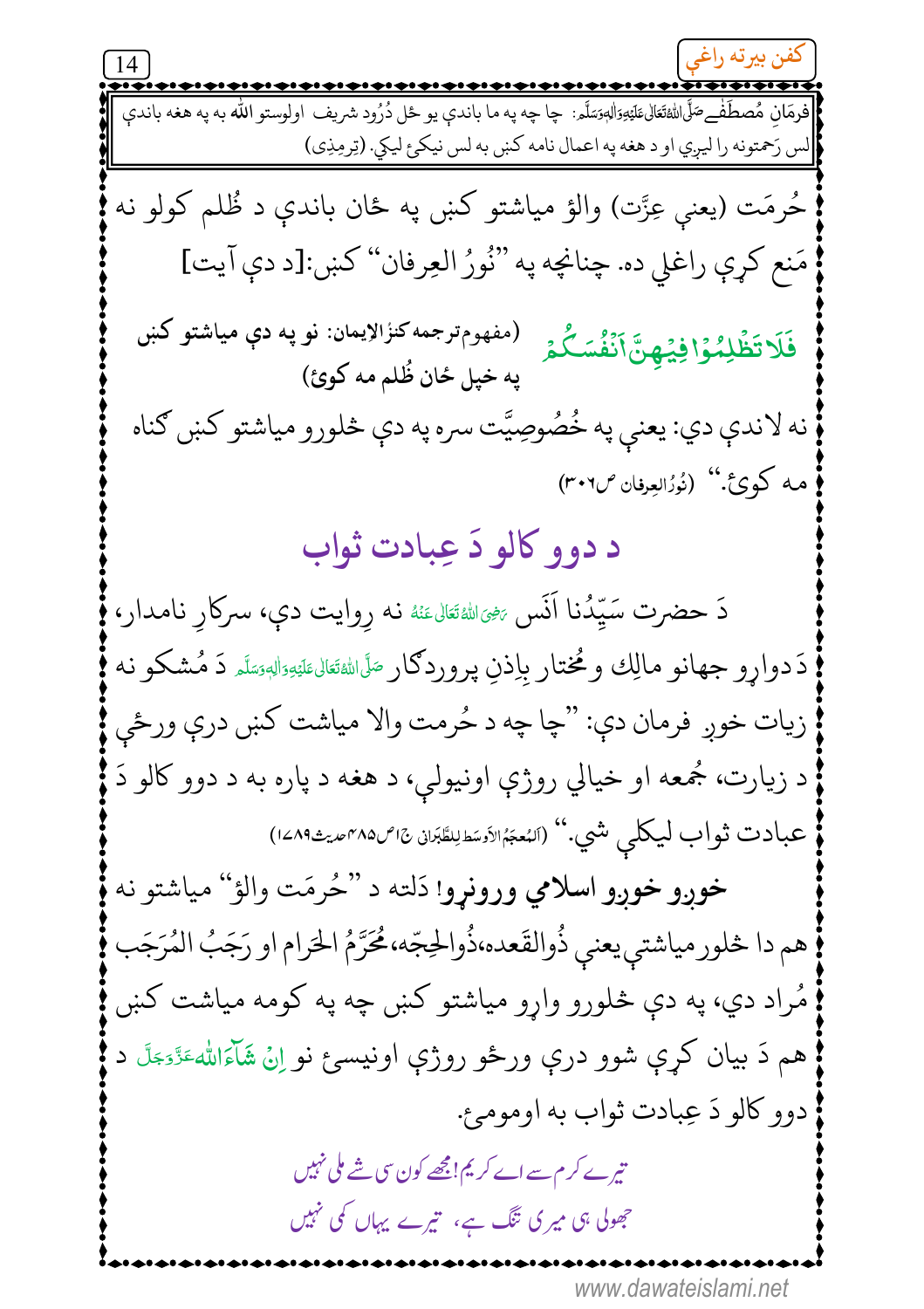$\overline{15}$ په ما باندې درود شريف لوستل ستاسو دَ كناهونو دپاره بخښنه ده. (جامِعُ الصَّغِير) اے کریمه یه کرم ستا، راته هر څیز رانصیب دی ستا د دره ځولۍ زما وره ده ستا په در کښ کمې نشته صَلُّوُا عَلَى الْحَبِيُبِ! صَلَّىاللَّهُ تَعالٰى عَلٰى مُحَمَّد نُوراني غَر يو ځل حضرت سَيّدُنا عِيسٰى رُوحُ الله عَلىشِيِّئاءَعَلَيْهِالصَّلْوَّالسَّلَاه د يو پړقيدونڪي نُوراني غَر په خوا تيريدلو. هغوئي عَلىٰ نَبِيّنَا دِعَلَتِهِ الصَّلَوٰةُ رَالسَّلَامُ په بارِكَاهِ خُداوندي عَزَّمَطَّ كَښى عرض اوكړو: يا الله عَزَّمَعًا! دې غَر ته قُوَّتِ ګويائي [يعني د وئيلو طاقت] عطا کړې. هغه غر اووئيل: يا رُوحَ الله! (عَلَى نَبِيِّنَا وَعَلَيْهِ الصَّلَاةُ وَالسَّلَاهُ.) تأسو څه غواړئ؟؟ اوئبي فرمائيل: خپل حال بيان كړه. غر او وئيل: "په ما كښ دَنَنه يو سړې اوسيږي." سَپّدُنا عِيسْي رُوحُ الله عَلْنَبِيِّنَاءَعَلَيْهِالصَّلَاةُ وَالسَّلَامِ بِه بارِكَاهِ اِلْهِي عَزَّمَجَلَّ كَنِي عرض اوكرو: "يا الله ءَ<sub>َّدَّ</sub>ءَلَّ! هغه ما ته راښکاره کړې." يو دَم غَر اوچاودو او دَ هغې نه دَ سپوږمئ په شان پړقيدونڪي مخ يو بُزُرگ را او وَتلو، هغوئي عرض اوكړو:'' زه دَ حضرت سَيِّدُنا مُوسٰى كَلِيمُ الله (عَلىنَيِّنَاوَعَلَيْهِالصَّلْوَّةُوَالسَّلَاهِ.) اُمَّتى يم ما دَ الله عَزَّمَءَلَ نه دا دُعا كړې وه چه هغه ما دَ خپل خوږ محبوب، نَبِيّ آخِرُ الزَّمانِ صَلَّىٰٓاللَّهُ تَعَالَىٰٓءَلَتِهِۥوَاللَّهِۥوَسَلَمَ دَ تَشْرِيف راوِرو پورې ژوندې اوساتي چه زه دَ هغوئي دِيدار هم اوکرم او دَ هغوئي دَ اُمَّتي جوړيدو شرف هم حاصل كرم. اَلْعَمْدُلِلَّه ءَدَّءَ لَ زه په دې غَر كښ د شپږو سوو كالو نه د الله عَزَّدَجَّلَ په عِبادت کښ مشغول يم.'' حضرت سَيّدُنا عِيسٰي رُوحُ الله www.dawateislami.net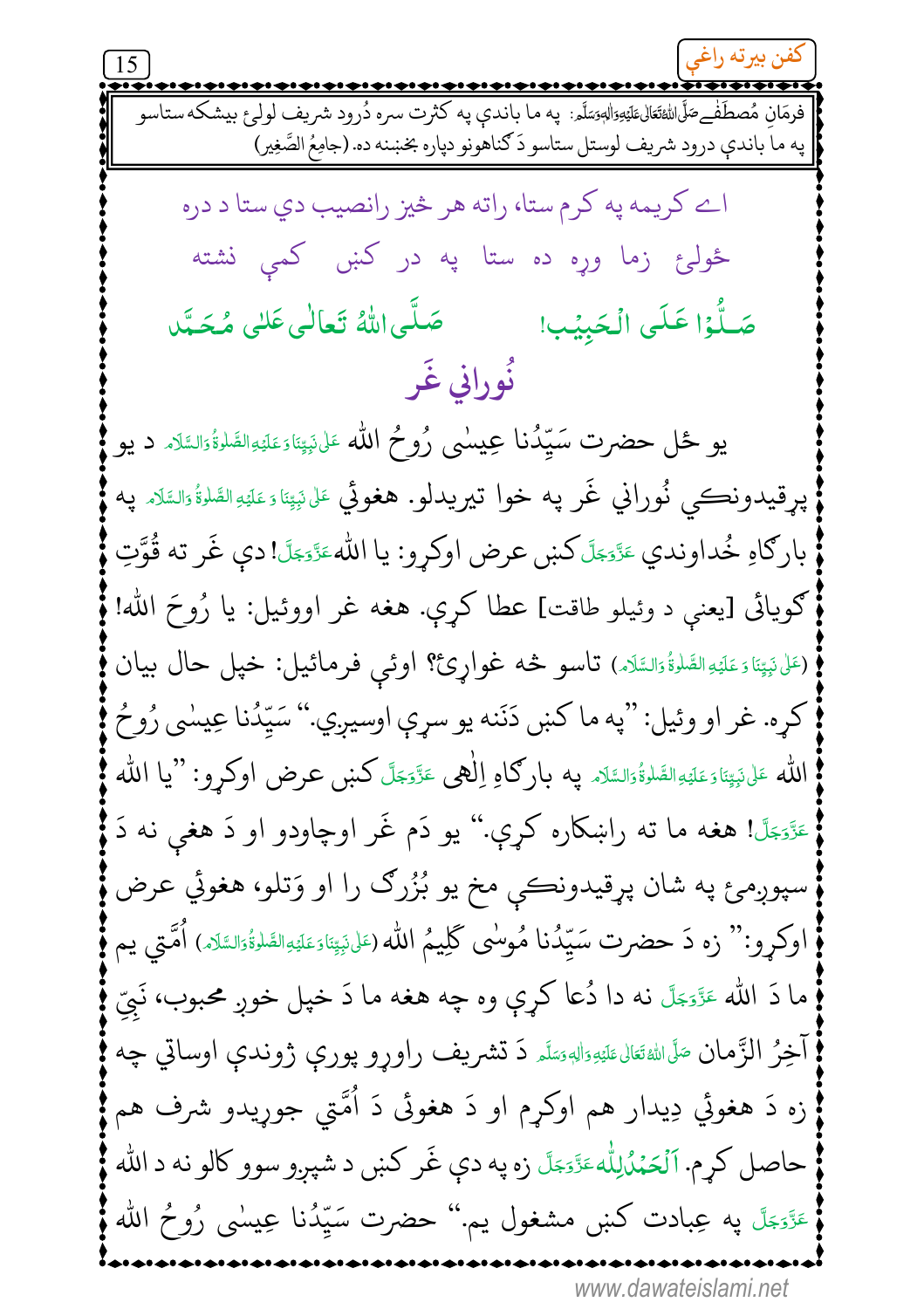16 فرمَان مُصطَفْےعَلَى اللَّهْتَعَالِيَحَلِيْوَاللَّهِيَمَلَّمِ: په ما باندې دَ دُرود شريف كثرت كوئ بيشكه دا ستاسو دَپاره ْ إِيَاكِي ده. (اَبُو يَعْلِي) عَلىنَيِّيَاءَعَلَيْهِالصَّلْةُءَالسَّلَام ڥه باركاهِ خُداوندي عَزَّدَجَلَّ كَښ عرض اوكړو: يا الله عَزَّدَجَلَ! آيا د زمكي په سَر باندې ستاسو په بارگاه كښ د ده نه هم زيات څوك مُكَرَّم (يعني عِزَّت والا) شته دې؟ ارشاد اوشو: اے عِيسٰي (عَلَيْپَنَاتِعَلَيْهِ <sub>الطَّلوَّةُ <sub>تَ</sub>السَّدَه) په اُمَّتِ مُحَمَّدِي کښ چه څوك د رَجَب دَ مياشت<sub>ې</sub> يوه روژه</sub> هم اونيسي هغه زما په نِزد د ده نه هم زيات مُكَرَّم دي. (نُوَةُالبَجاسِ،اص٢٠٨) د الله تهڳالعِڙت ﷺ دِ په هغوئي باندې رحمت وي او د هغوئي په خاطِر دِ **زمونږه بي حِسابه بخښنه اوشي.** اوبين بِجَاةِالنّبيِّالأَوِين صَلَّىاللَّهُتَعَالى عَلَيْهِ وَالِهِصَلَّ صَلَّىاللهُ تَعالٰىعَلىٰ مُحَمَّد صَلَّٰذِا عَلَى الْحَبِيْبِ! د رَجَب كُونډې صَدرُ الشَّرِيعه، بَدرُ الطَّرِيقه حضرت مولانا مُفتي مُحمَّد امجدعلي اَعظمي ءَلَيْهِ سَمَـٰۃُاللّٰہِ الْقَٰہِی فرمائي: دَ رَجَب په میاشت کښ ځینی ځائیونو كښ دَ حضرت (سَيِّدُنا) اِمام جَعفَر صادِق ﷺ د اِيصالِ ثواب د پاره په کونډو[يعنې د خاورو په کاسو]کښ پورئ [يو قِسم دَ ميدې نرئ غوړې ډوډئ] ورکولي شي دا هم جائِز دي خو په دې کښ ځينې خلقو هم په هغه ځائ کښ د خوړلو پابندي ايښې ده، دا پابندي صحيح نه ده. د دې کُونډې مُتَعَلِّق يو کتاب هم دې چه د هغې نو م "داستانِ عَجِيب" دې، ځينې خلق په دې موقعه باندې هغه لوَلي په هغې کښ چه څه ليکلي شوي دي د هغې هيڅ ثبوت نشته ځکه هغه لوستل نه دي پڪار، بلکه په دې موقع فاتحه لوستل او هغه اِيصالِ ثواب كول [يعنې وربخښل]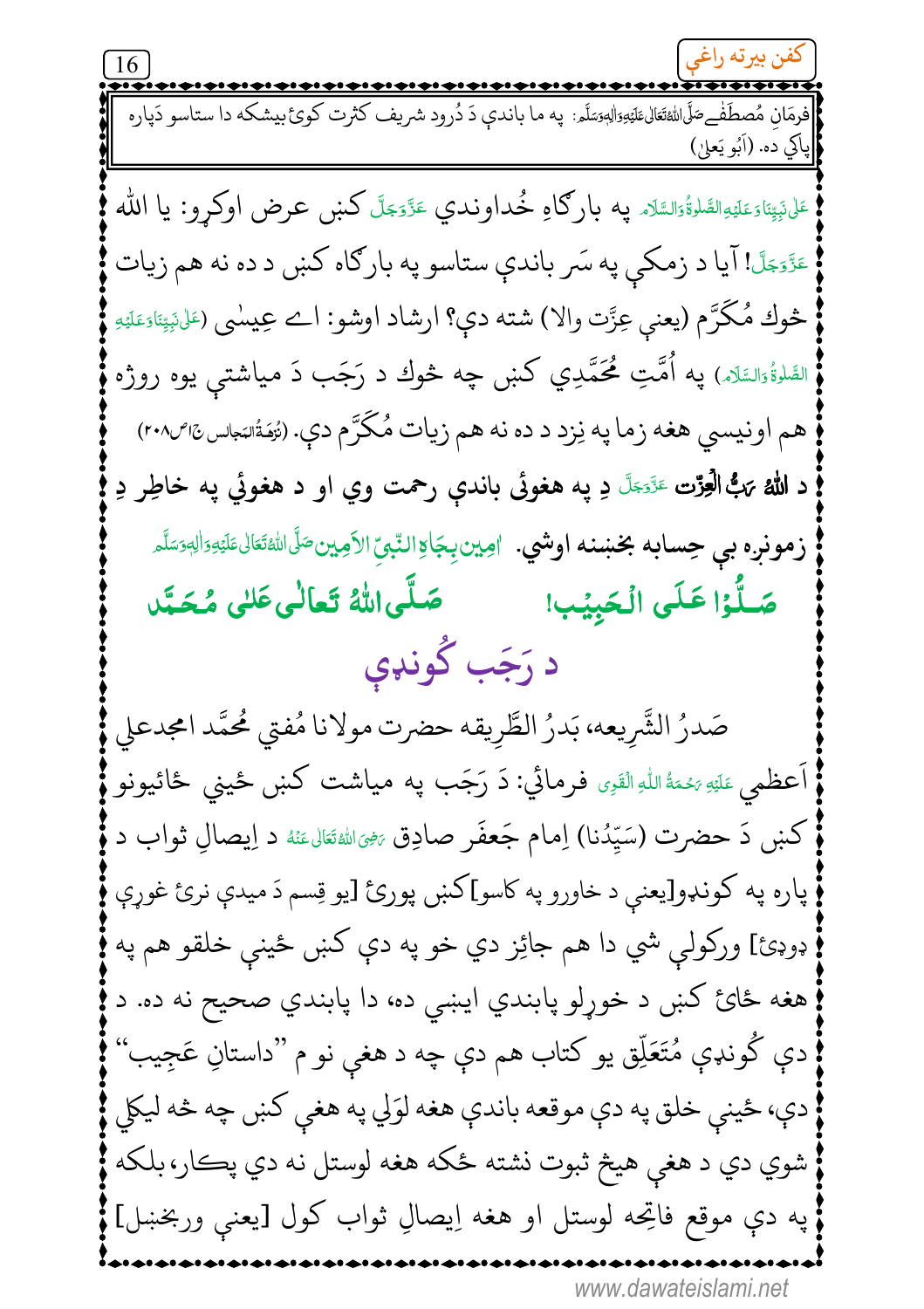.<br>فرمَان مُصطَفْےحَلِّاللَّهُتَعَالِيَقْيَةِاللَّهِيَسَلَّمِ: چاچه په ما باندي لس ځله دُرودِ پاك اولوستل الله عَزَّمَجَلَّ به په |هغه سل رحمتونه نازل كري. (طَبَرانِي)

پڪار دي. (بَهادِشَرِيعَت ٣٥٣٣/٣) هم دغه رنگ "دَس بيبيوں کي کهاني"، ''لکڑ ہارے کی کہانی'' او ''جناب سَیِّدہ کی کہانی'' ټولبی ہسی بی حقيقته جوړې شوې قِيصي دي، دا مه لولئ، د دې په ځائ يو ځل سوره يس لولرع د لس ځله قُرآن كريم ختمولو ثواب به مو كيږي دا هم ياد ساتئ! چه صرف په كونډو كښ كِهير خوړل او وَركول ضروري نه دي، په نورو لوښو کښ ئې هم خوړلې او ورکولې شئ. اِيصالِ ثواب (يعنې ثواب وربخښل) د قُرآنِ کريم او احادِيثِ مُبارکه نه ثابِت دي، اِيصالِ ثواب دَ دُعا په ذريعه هم کيدې شي او په ډوډئ وغيره باندې دَ فاتحِه لوستلو په ذريعه هم كيدې شي. دَ كونډو خيرات هم دَ ايصالِ ثواب يو صورت دې، دې ته ناجائِز وئيل په شړيعت باندې دروغ (يعنې تُهمت لګول) دي. ناجائِزه ويونڪي دِ دَ پاره 7 سُوۡهَڐُ الۡمَآئِدَة په آيت نمبر87 کښ د بيان شوي حُڪمِ اِلْهي نه عِبرت واخلي چنانچه اِرشاد کيږي: مفهوم ترجمه كنز الإيمان: اے ايمان والؤ! يَأَيُّهَا الَّذِيْنَ أُمَـنُوۡا لَا يُحَرِّمُوۡا طَيِّبٰتِ حرام مه وائي هغه پاك څيزونو ته كوم مَآ أَحَلَّ اللَّهُ لَكُمْ وَلَا تَعۡتَدُوۡ ا ۚ إِنَّ اللَّهَ چه الله ستاسو د یاره حلال کرل او دَ حد نه مه تیریږئ. بی شکه د حد نه **َۯڿؙڋ۠ٲڶٛؠؙۼ**ٙڐڔؠؽڽ۞ تيريردونڪي الله نه خوښوي.

د رَجَب کُونډې په کوم تاريخ کول پڪار دي؟ د رَجَب په پوره میاشت کښ بلکه په ټول کال کښ چه کله غواړئ د اِيصالِ ثواب د پاره د کونډو خيرات کولې شئ، البَتّه مُناسِب دا دي www.dawateislami.net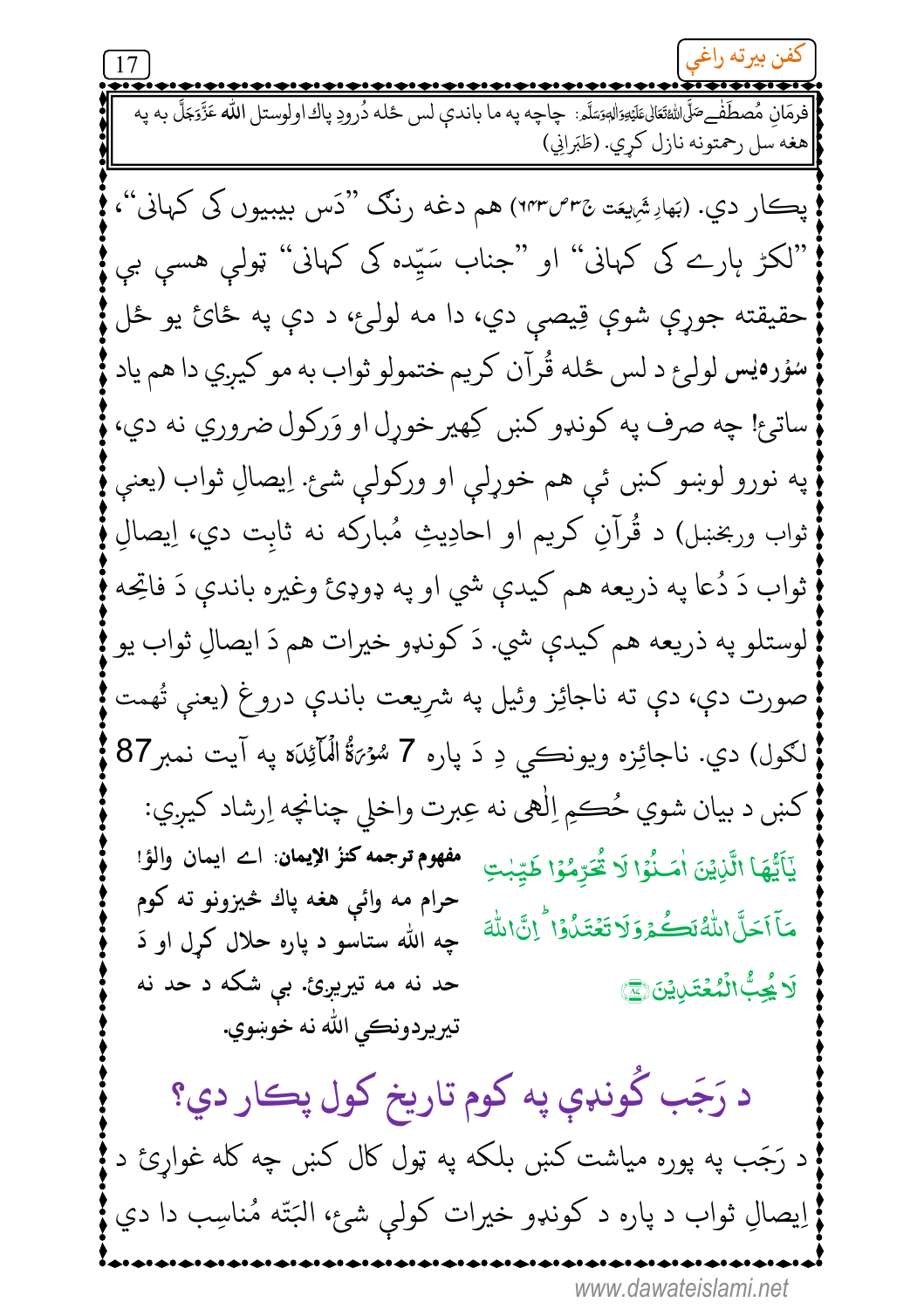څوك چه داسې كوي دَ قيامت په ورځ به زه د هغه شفاعت كونكي او كواه جوړيږم. (شَعَبُ الْإِيمانَ) چه په پينځلسم رَجَب المُرَجَب د ''رَجَب كونډې'' اوكړې شي ځكه چه هم دا د هغوئي دَ عُرِس ورځ ده څنګه چه په فَتالوی فَقِيهِ مِلَّت جلد2 صفحه 265 كښ دي:"دَ حَضرت(سَيِّدُنا) اِمام جَعفر صادِق ﷺتَعَالِمَنَّهُ نياز [يعني خيرات] په پينځلسم رَجَب كوئ ځكه چه دَ حضرت وصال په پينځلسم رَجَب شوې دې.'' او دَ مَكْتَبَةُالمَدِينه په چاپ شوي كتاب شَرج "شَجَره قادريه"صفحه 59 كښ دي: هغوئى ﷺتَتالﷺ ته د 68 كالو په عُمر كښ' په پينځلسم رَجَب المُرَجَب ْ سِن 148ه كښ يو ظالِم زهر ورکړل چه هغه دَ هغوئي ﷺتَنَالﷺ دَ شهادت سَبَب جوړ شو. د هغوئي مزارِ اقدس په جَنَّتْ الْمَقِيع (مَدِينَةْالْمُنَوَّره)کښ دَ والِد مُحترم حضرت سَيِّدُنا اِمام محمَّد باقِر ﷺ <sub>للث</sub>اثان عناه په څنګ کښ دې. **د الله ته الْوَرْت** عَزَى َلَّ وِ په هغوئي باندې رحمت وي او د هغوئي په خاطِر دِ زمونږه بې حِسابه بخښنه اوشي. <mark>اوبين بِجَالِا النَّبِيّ الأَمِين</mark> صَلَّى اللهُ تَعَالى عَلَيْهِ وَال<sub>ل</sub>َّوسَلَّه صحابه به د ووه ورځو پورې اِيصالِ ثواب کولو حضرت عَلّامه جلالُ الدِّين سُيُوطِي شافِعِي عَيْسَى عَلَيْهِ مَعَالِمَا اللَّهِ عَلَيْهِ مِائِي چه صحابه کِرامو ﷺ الرِّفْعَان به د ووه ورځو پورې د وَفات شوو خلقو دَ طرفه ډوډئ ورکوله. (العاوىلِلفتاوىلِلسُّيُولى ٢٥-٢٣٣) <sup>1</sup> سيراَعلام النبلاللذهبي ع٧ص٥٣٢  $r \sim \omega$ شواهدالنّبوة  $^2$ www.dawateislami.net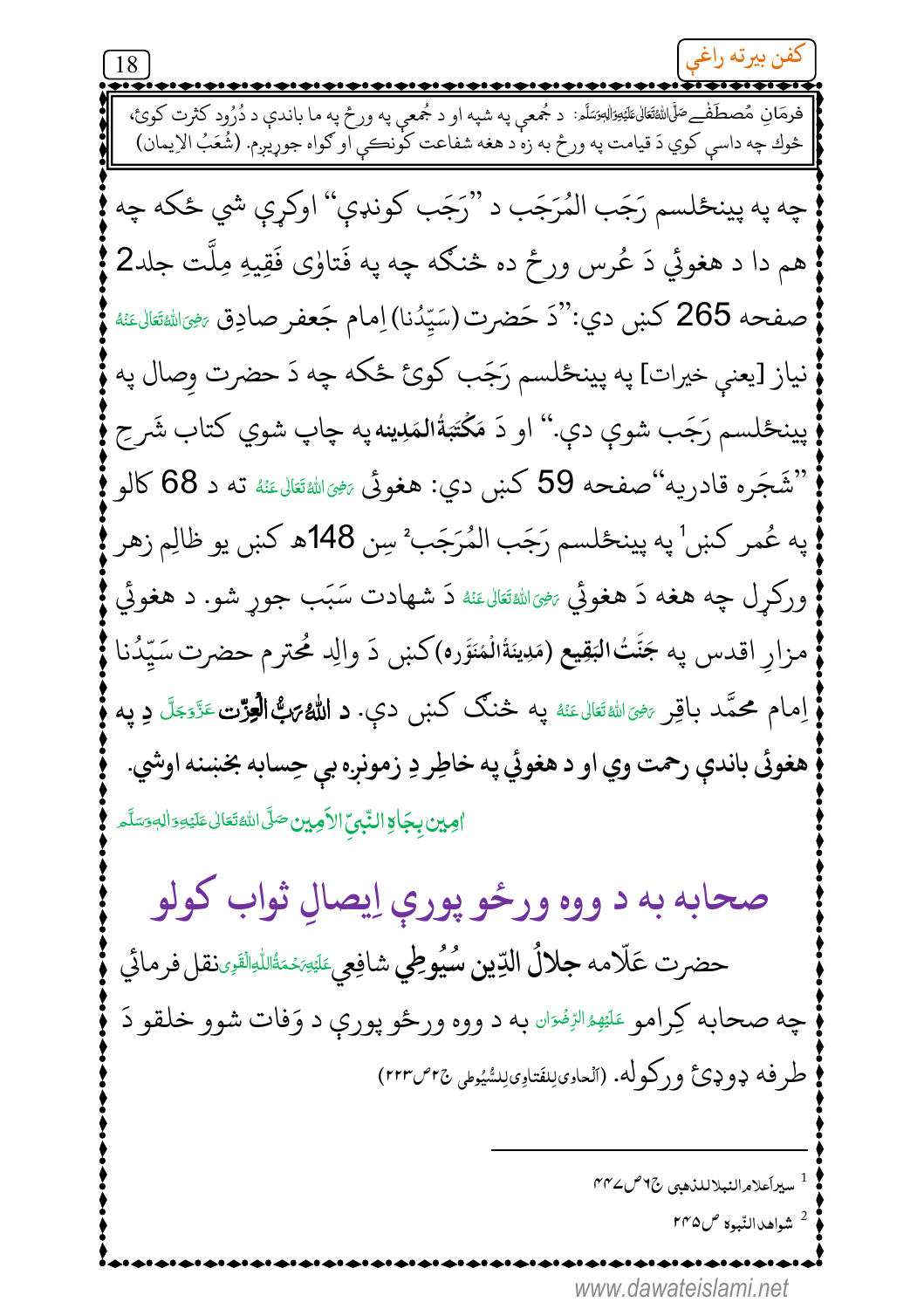19 فرمَان مُصطَفْےحَلَّاللّٰهَتَعَالٰىعَلَيْهِ َالٰہِمَسَلَّم: څوك چه په ما باندې يو ځل دُرُود اولولي الله د هغه د پاره يو قِيراط اجر ليكي او قِيراط د اُحُد دَ غَر هُمره دي. (عَبدُالرَّزَّاق)

معلومه شوه چه په خلقو د ډوډئ خورلو په ذريعه اِيصالِ ثواب كول دَ صحابه سُنّت دي او دَ رَجَب په كونډې كښ هم غِذا يعني د خوراك څيز وي او هغه د اِيصالِ ثواب د پاره په خلقو [او پخپله] خوړلي شي.

صحابي د مور له طرفه باغ صَدَقه كرو

په **بُخاري** شريف كښ دي: دَ حضرت سَيّدُنا سَعد بن عُبادَه ىنجىَ اللهُ تَعَالى عَنْهُ والِده وَفات <mark>شوه نو هغوئي په بار</mark>ګاهِ رسالَت <sup>صَلَّى اللهُ تَعَالى عَلَيْهِ <sub>دَ</sub>اللهِ <sub>تَ</sub>سَلَّم</sup> كىنى حاضِر شو او عرض ئى اوكړو: يا رَسُولَ الله صَلَّى الله قَالِ عَلَيْهِ وَاللهِ مَسَّد! زما مور زما په غير موجودګرئ کښ وفات شوې ده، که زه دَ هغوئي له طرفه څه صَدَقه کړم نو آيا هغوئي ته څه فائِده رَسيدې شي؟ اِرشاد ئې اوفرمائيلو: آو، عرض ئي اوكړو: نو زه تاسو ګواه جوړوم او وايم چه زما باغ دَ هغوئي له طرفه صَدَقه دي. (بُناري٣٥٣٣،٣٥٣، ١٢٥٦٣، معلومه شوه چه د ډوډئ ورکولو نه علاوه په باغ يعني د مال خرچ کولو په ذريعه هم اِيصالِ ثواب كول جائِز دي او د كُونډې شريف نياز [خيرات كول] هم په مالي اِيصالِ ثواب كښ شامِل دي. زما آقا اعلحضرت اِمام احمد رضا خان عَلَيْهِ بَهْمَةُالزَّ<sup>نْمِ</sup>ن فرمائي: په مسلمانانو مړو پسې د اِيصالِ ثواب ډوډئ (يعني خيرات كول) بي شكه جائِز او مُستَحسَن (يعني ډير ښه) عمل دې او په هغې باندې دَ فَاتِحَه لوستلو په ذریعه اِیصالِ ثواب کول دویم مُستَحسَن(يعني ښه عمل) دې او دوه څيزونه را يو ځائ كول زيادَتِ خير (يعني په ثواب كښ زيات والي) دې. (نَتالِيَ، مَئِيه مُئَهم صَه صه ٥٩٥) دَ هر كس www.dawateislami.net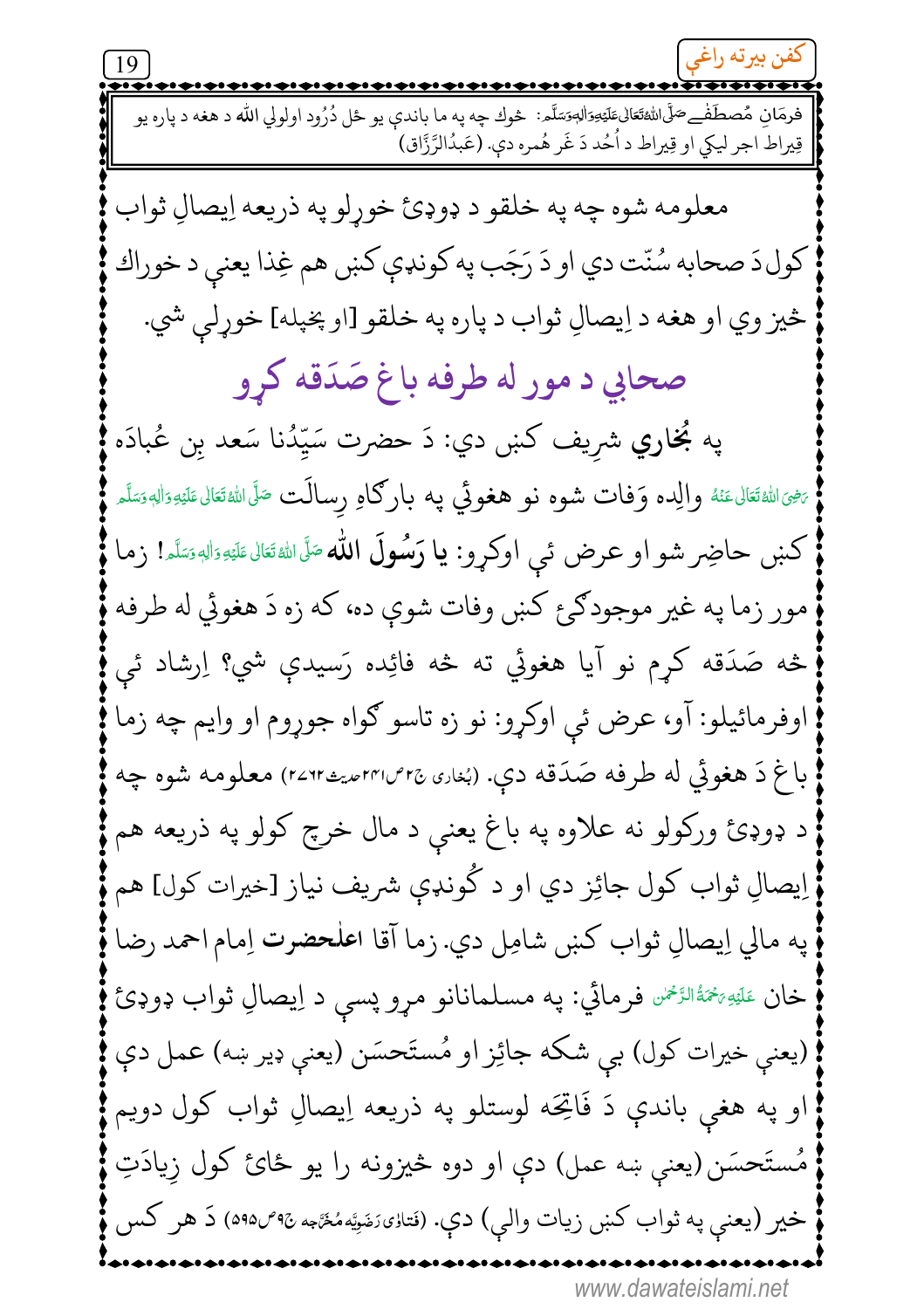بيشكه زه د ټولو جهانونو د رب رسول يم. (جَمعُ الجَوامِع) دَ پاره دا غوره ده چه کوم يو نيك كار اوكړي نو دَ هغې ثواب دِ اَوَّلِين و آخِرين مرو او ژوندو (يعني دَ سَيِّدُنا آدم صَفِيُّ الله عَلىٰنَبِيّاَدَعَكِبَاطَاهُاهُ أَدَاسَكَاه نه واخله تر قِيامته پورې راتلونڪو) ټولو مُؤمِنِين او مُؤمِناتو ته تُحفه کړي (يعني ور او دِ ئې بخښي)، ټولو ته به ثواب رسي او د هغه (يعنې چا چه اِيصالِ ثواب اوکړو) به دَ هغه ټولو هُمره ثواب کيږي. (ايفا ص١١٤) اِيصالِ ثواب دِ په ښه نِيَّت اوکړې شي په دې کښ دِ خلقو ته ښودل مقصد نه وي او نه دِ دَ دې مزدوري او قِيمت اغستې شوې وي، ګنې بيا نه ثواب شو او نه اِيصالِ ثواب. يعني چه هډو ثواب او نه شو نو ور رسي به څنګه! (ماخوذازبهارِ شَهدِت ن اص ١٢٠١ و ٢٣٥ ص ٦٢٣) ورځ مُقرَّر کول وَسوَسه: دریمه، څلویښتمه، یوولسمه، دولسمه او د رَجَب د کونډې وغيره په نوم باندې د اِيصالِ ثواب [خيرات كولو] ورځي وَلبي مخصوص کري شوي دي؟ **جَوابِ وَسوَسه**: د اِيصالِ ثواب د پاره په شَرِيعت کښ هيڅ موده او وخت مُتَعَيَّن نه دې،البته په ورځ وغيره مُقَرَّركولو كښ شرعاًباك (حَرج) هم نشته،وَخت مُقَرَّر كول په دوه شان دي (1) شرعي:چه شريعت دَ يو كار كولو د پاره وَخت مُقرر كړې وي. مَثَلًا قُرباني، حج وغيره (2)عُرفي: چه دَ شريعت دَ طرف نه څه وَخت مُقَرَّر نه وي او خلق دَ خپل ځان او www.dawateislami.net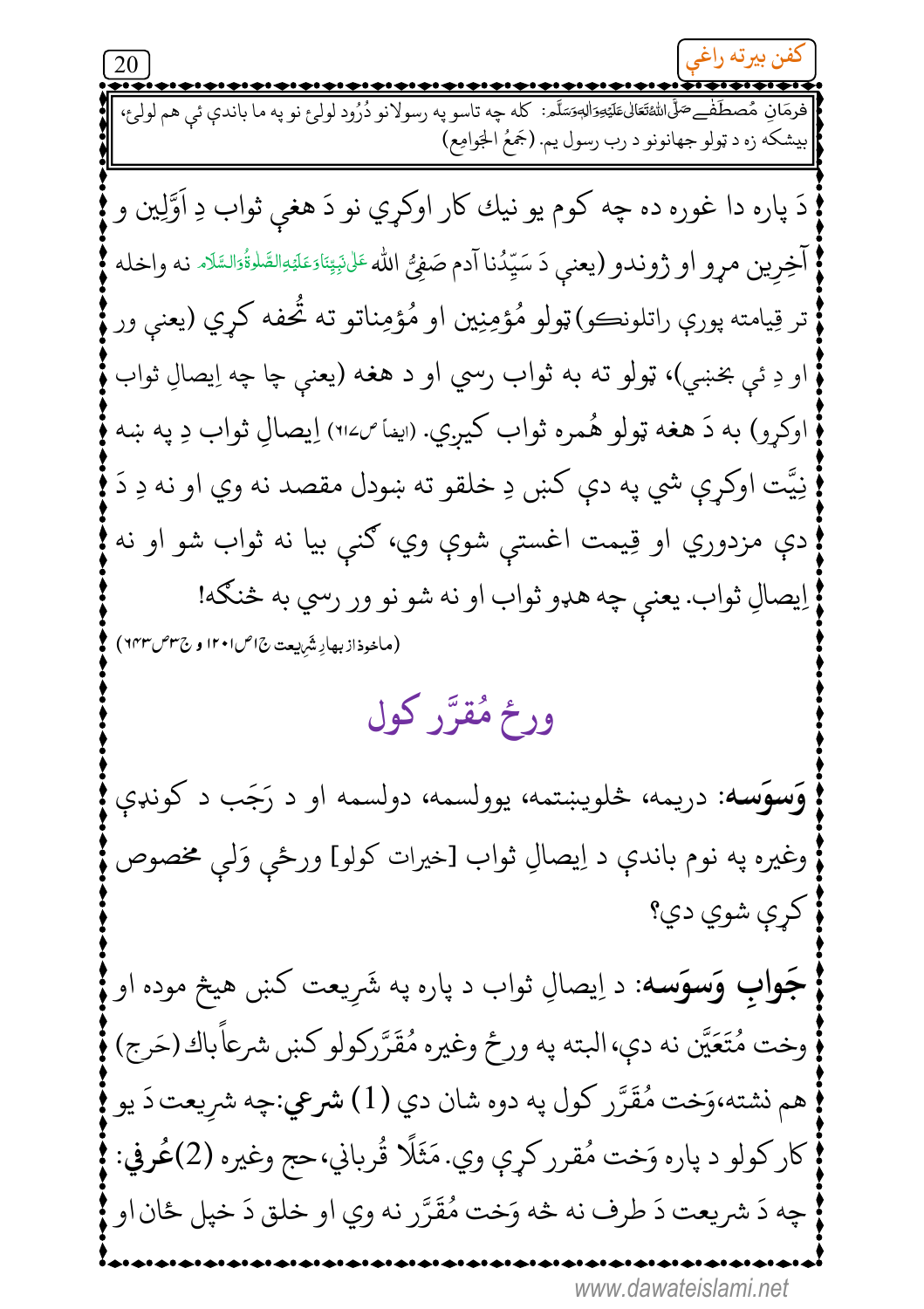فرمَان مُصطَفْےحَلّٰی اللّٰہُتَعَالٰى عَلَیۡتِوَاٰلٰہِٓوَسَلّٰھ : یه ما باندی یه دُرود لوستو خپل مجلِسونه ښکُل کرئ ځکه چه ستاسو دُرُود لوستل به د قيامت په ورځ ستاسو د پاره نُور وي. (فِردَوسُ الأخبَار) دَ نورودَ سهولت او يادګيرني يادَ څه خاص مَصلَحت دَ پارهيو وَخت خاص کړي. لکه څنګه چه نن صبا په جُماتونو کښ دَ جَمعي د مونځونو د پاره وختونه مخصوص كول وغيره، حالانڪه پخوا به د جَمعو د پاره وخت نه مقرریدو چه کله به مونځ گزاره راجمع شو نو جَمعه به اودرولي شوه. دَ ځينېي كارونو دَ پاره خو پخپله سركار مَدينه مَلَالله قال، قليه الله عليه وَخت مُقَرَّر كړې وو او دَ صحابه کِرامو نه هم داسي ثابت دي مَثَلًا (1) حُضُور پُرنُو، سَيِّدِعالم صَلَّىاللهُ قَتال عَلَيْهِ وَاللهِ وَسَلَّم هر كال دَ شُهَدائے اُحُد عَلَيْهِءُ الرِّفْعَان قبرونو ته دَ تشريف وړلو وخت مقرر فرمائيلي وو<sup>3</sup> (2) د خيالي په ورځ د سرکار مدينه مَلَّىاللهُ تَعَالى عَلَيْهِ وَاللهِ وَسَلَّم مسجدِ قُبا ته تشريف راوړل<sup>4</sup> (3) او دَ سَيِّدُنا صِدِّيقِ اکبر ﷺَ اللهُ عَنْهُ سره د دِيني مشورو دَ پاره دَ سحر او دَ ماښام د وختونو تَعَيُّن ۚ (4) حضرت عَبدُالله بِن مَسعود ﷺ اللهَ تَعَالَى عَنْهُ د وعظ او مُذاكرې دَ پاره دَ پنجشنبي (يعنې دَ زيارت) ورځ مقرر كړې وه ° (5) او عُلَماء د سبق شروع كولو د پاره دَ چارشنبي[شروع] ورځ كښښودله ً. (ماخوذازفَتالوي رَضَوتَه مُخَرَّجِه ج9 ص ٨٩:٥٨٥) <sup>3</sup> مصنِّفءيدُ∖الزَّزَّاق نَّ۳*⁄الπامديث*۵^/∠٢ <sup>4</sup> مسله ص٢٢ ۷مريث١٣٩٩ <sup>5</sup> بُخاری ج1ص•۱۸ <sub>صدیث</sub>۲۴ سم <sup>6</sup> پُخا<sub>د</sub>ی ج۱ص۴۲ *جدی*ث •۷ ر<br>تعليم المتعلّم <sup>ص2</sup> www.dawateislami.net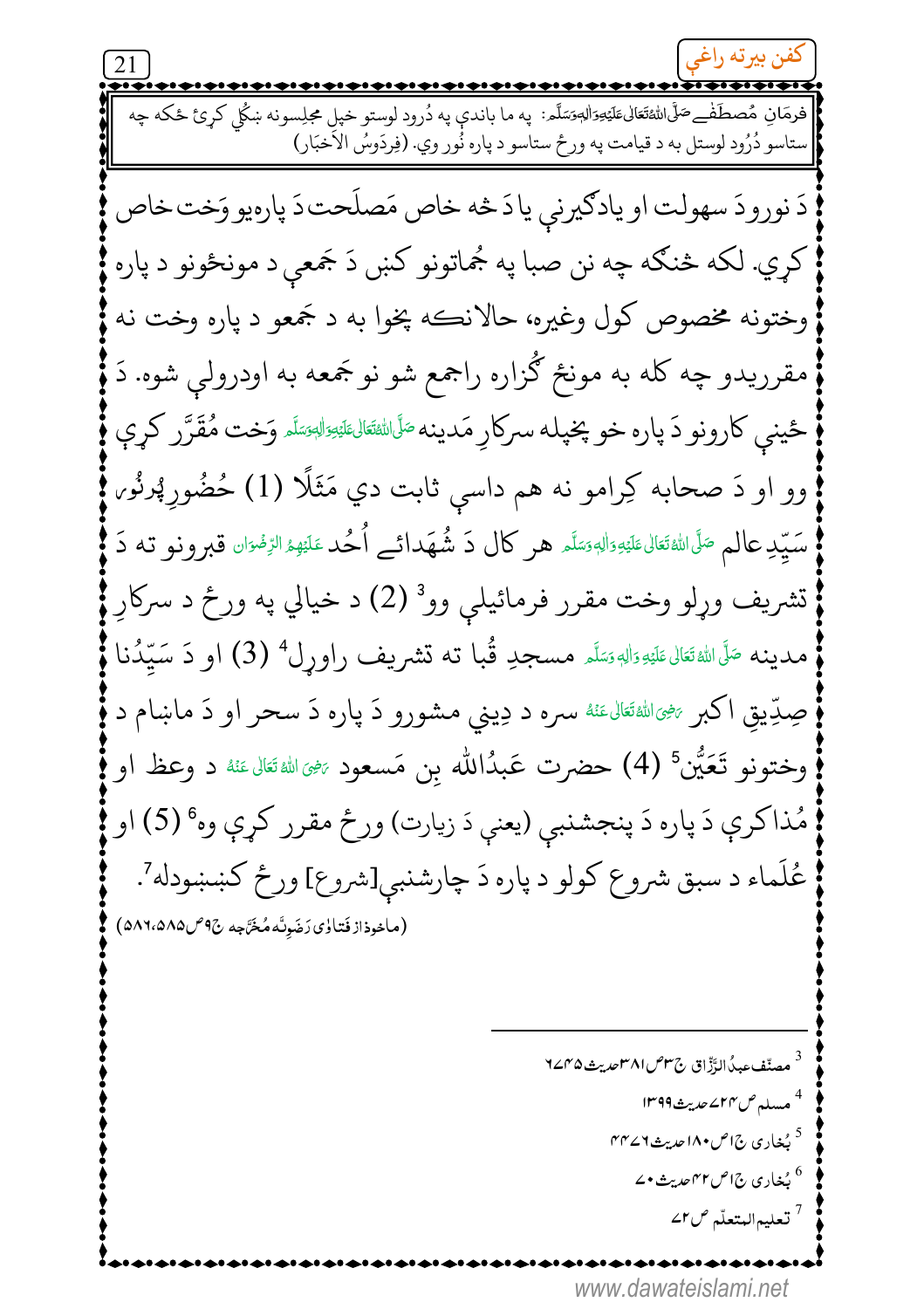په دُنيا كښ په ما باندې زيات درودِ پاك لوستلي وي. (تِرمِذِي) مكتوب عطَّار بِسْمِاللَّهِالرَّحْلِنِالرَّحِيُّمِ دَ سُكِّ مدينه محمد اِلياس عطّار قادري رَضَوِي عُفِيَ عَنْهُ له طرفه، د ټولو اسلامي ورونړو، اسلامي خويندو، د مدارسُ المدينه اوجامِعاتُ المدينه استاذانو، طَلَبه، مُعَلِّماتو او د طالِباتو په خِدمتونو كښ د كعبه مُشَرَّفه نه كير چاپيره تاؤ شوې او كُنبَدِ خَضرا ښكُلوُنڪي د رَجَبُ الْمُرَجَّب، شَعبَانُ الْمُعَظَّم او رَمَضَانُ المُبارَك د روژه دارو د بَركتونو نه ډك سلام، ٱلسَّلَامُ عَلَيْكُمْ وَرَحْمَةُ اللَّٰهِ وَبَرَكْتُهُ ۚ ٱلحَمْدُ لِلَّٰهِ رَبِّ الْعٰلَمِيْنَ عَلَى كُلِّ حَالٍ ہو نہ ہو آج کچھ م ا ذکر گھنور میں ہوا ورنہ مری طرف خوشی دیکھ کے مسکرائی کیوں (عدائق بخش شریف ۹۷) نن څه ذِکر زما شوې په بارګاه کښ دَ حُضُور خوشحالي نن مُسكىځ ځكه زما په لَور ده اَلۡعَمۡدُٰلِلّٰه ۚ ۚ تَنۡدَ ۡ يو ځل بيا دَ خوشحالو ورځې راتلونڪي دي، دَ رَجَب المُرَجَب مياشت ډير زر راتلونڪي ده. په دې مُبارکه مياشت كښ دَ عِبادت تُخم كرلي شي، په **شَعبانُ المُعَظَّم** كښ دَ پښيمان<sub>ئ</sub> په اوښکو د هغې اوبه خوَر کولې [يعنې د اُوښکو اوبه ورکولې] شي او دَ رَمَضانُ المُبارك په مياشت كښ دَ رحمت فصل ريبلې [كټ كولې] شي. www.dawateislami.net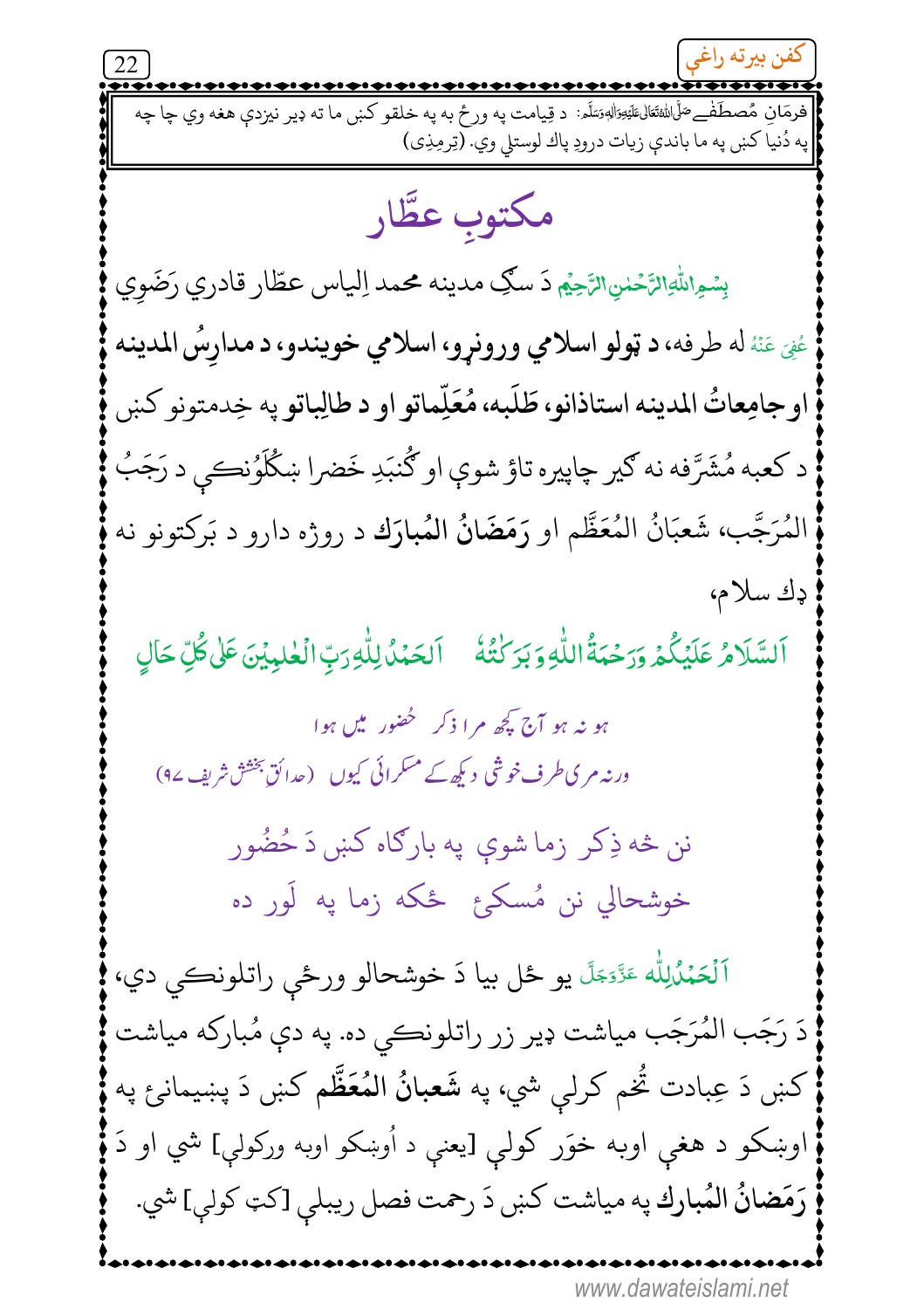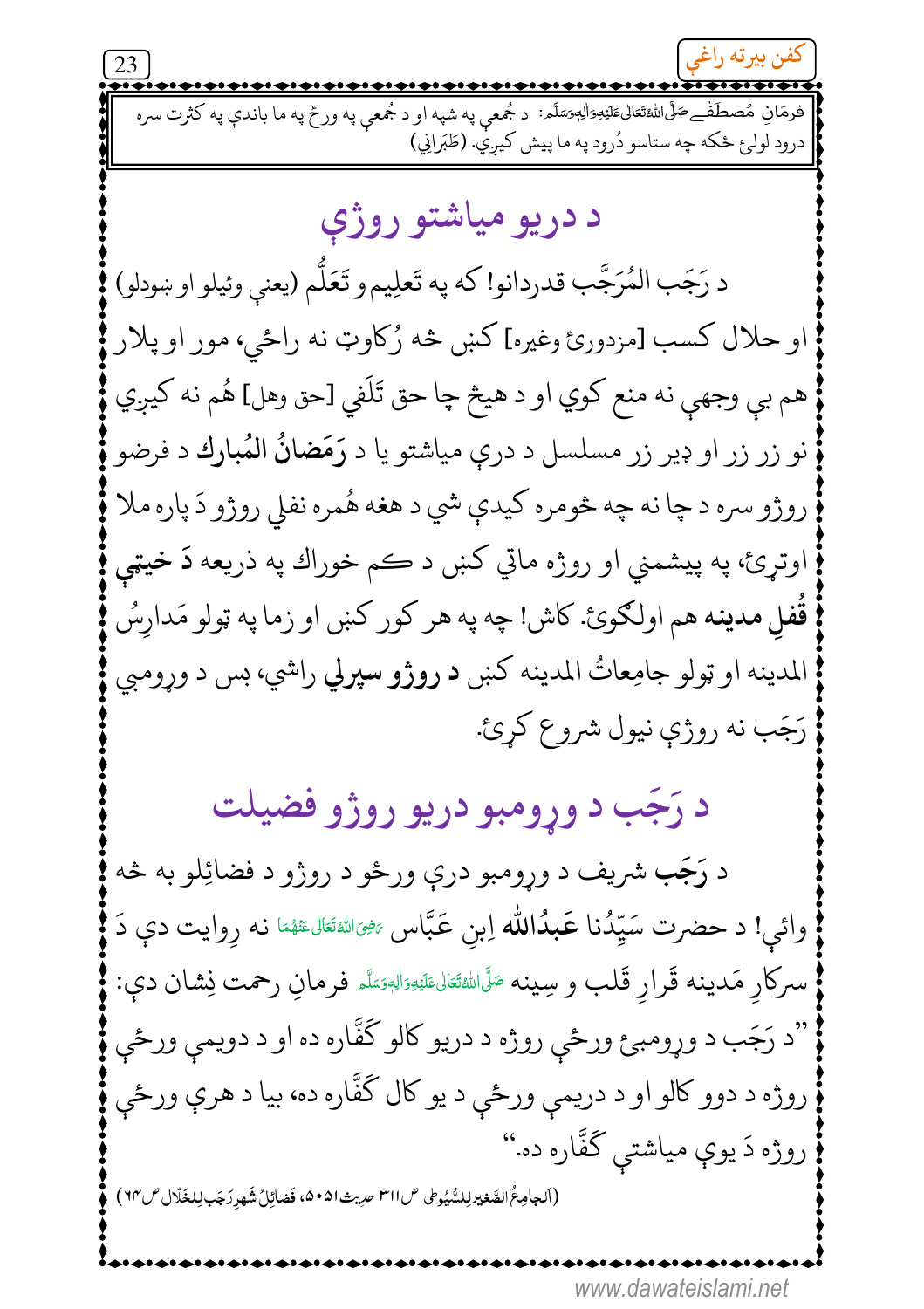فرمَان مُصطَفْےصَلِّلْاللَّٰهُتَعَالٰى عَلَيْمِوَاللٰہِصَلَّٰہِ: د هغه کس پوزه دِ په خاورو خړه شي چه د چا په مخکښ زما ذِكر اوشي او هغه په ما درودِ پاك او نه لولي. (تِرمِذِي) میں گنہگار گناہوں کے سوا کیا لا تا نیکیاں ہوتی ہیں سرکار نکوکار کے پاس ما ګنهګار څه وې راوړي د ګناه نه سِوا نيکئ خو وي زما سرکاره د نيکانو سره صَلَّىاللَّهُ تَعالٰى عَلٰى مُحَمَّد صَلُّوۡا عَلَى الۡحَبِیۡبِ! دَ نفلي روژو هم څه ښکلي فضائِلدي!په دې باره کښ دوه احادِيثِ مُباركه اوګورئ: (1) فرِښتې دَ بخښنې دُعا کوي **حضرت** سَيّدتُنا اُمِّ عَمَّاره ﷺ الثَّاسُ عَهْدَا فرمائي: حُضُورِ پاك، صاحِبِ لولاك، سَيَّاحِ افلاك صَلَّالثَّةَتَالَّتَقِيَّالِهِيَسَلَّهِ زِما كره تشريف راورو نو ما دَ هغوئي <sup>صَلَّى</sup>اللَّهُ تَعَالى عَلَيْهِ وَاللهِ وَسَلَّمَ بِهِ خِيدَمَتِ بِابْرَكْت كُنْبَى دُودِئٍ پِيش كُرلِه نو اِرشاد ئى اوفرمائيلو:''ته هم اوخوره.'' ما عرض اوكړو: زه روژه يم. نو رَحمَتِ عالم <sup>صَلَّى</sup>اللَّهُ تَعَالَىٰ عَلَيْهِ وَاللَّهِ رَسُلُمْ وَالْمَيْلِ: تر څو چه د روژه نيونڪي په مخکښ ډوډئ خوړلې شي، فرښتې دَ هغه (روژه نيونڪي) د پاره دَ بخښنې دُعا کوي. (شَنَن تِرْمِذِي ج٣٠ص٣٠٥ مديث ٤٨٥) (2) د روژه نيونکي هډوکي کله تسبِيح کوي؟ حَضرت سَيِّدُنا بِلال ﷺ اللهَ عَنْهُ دَ نَبِيّ اكرم، نُورٍ مُحَمَّسُم، شاهِ آدم و بني آدم، رَسُولِ مُحتَشَم صَلَّاللهُ تَعَالىءَليْهِ زالهِمِسَلَّم په خِدمتِ مُعَظَّم كښ حاضر شو، هغه وَخت حُضُورِ ڥُرنُو،، شافِعِ يَومُ النُّشُور صَّلَىاللهُ تَعَالىءَليَهِ اللهِ مَمَلَم ناشته كوله، www.dawateislami.net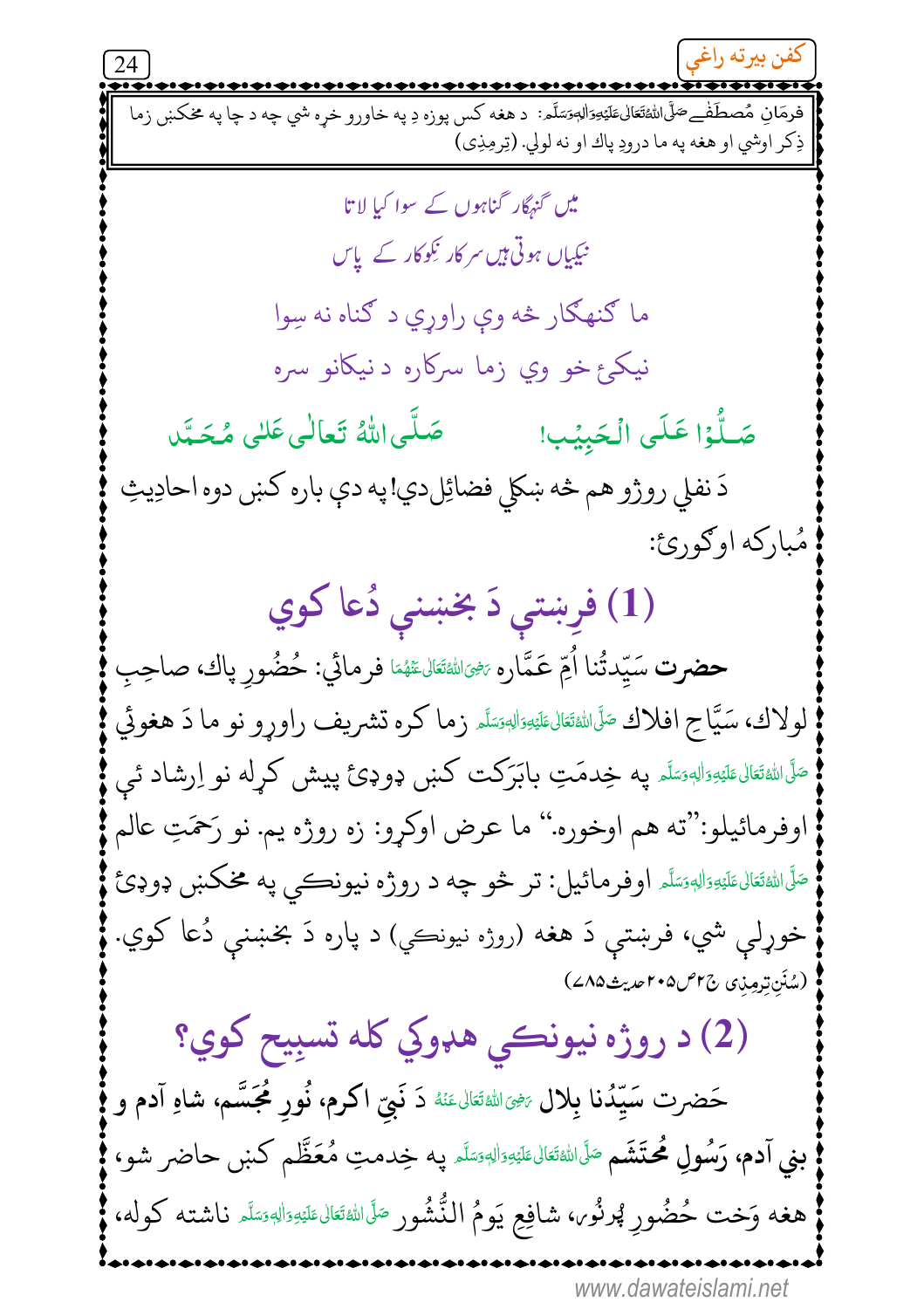$25$ فرمَان مُصطَفْےحَلَّاللَّهُتَعَالىعَلَيْصِرَالْبَمَسَلَّمِ: څوك چه په ما باندې په ورځ كښ 50 ځله درودٍ پاك اولولي د قِيامتَ په ورځ به زه د هغه سره مُصافَحَه كووم (يعني لاس مِلاووُم). (اِبنِ بشكوال) اوئبي فرمائيل: اے بِلال! ناشته اوكرٍه.''عرض ئي اوكرو: ''يا رَسُولَ الله صَلَّى اللهُ تَعَالى عَلَيْهِ وَالدِّمَتِكُم! زه روژه يم.'' نو رَسُولُ الله صَلَّى اللهُ تَعَالى عَلَيْهِ وَالده وَسَلَّم اوفر مائيل: "مونږه خپله روزي خورو او د بِلال ږزق په جَنَّت کښ زياتيږي." اے بِلال! آيا ته خبر ئي چه تر څو د روژه نيونڪي په مخکښ څه خوړلې شي تر هغې پورې دَ هغه هډوکي تسبِيح کوي [او] هغه ته فرښتبی دُعا کوي.'' (شُعَبُالاِيمان & ۳ ص ۲۹۷صيت ۳۵۸۶) مُفَسِّرٍ شَهِيرٍ حَكِيمُ!لأُمَّت حضرت مُفتى احمد يار خان ءَلَنِهُ مَمَّةُ اللهِ!لَخَان فرمائي: د دې نه معلومه شوه چه كه د ډوډئ خوړلو په وَخت كښ څوك راشي نو هغه ته هم د ډوډئ سَت کول سُنّت دي، خو د زړه په اِراده دِ ورته سَت اوکړي د دروغو سَت دِ نه کوي، او راغلي کس دِ هم دروغ نه وائي چه زما زړه ته نه کيږي، چه لوَږه او دروغ يو ځائ نه شي، بلکه که خوړل نه غواړي يا اوويني چه ډوډئ کمه ده نو او دِ وائي بَارَكَ الله (يعني الله عَرَّمَحَلَّ دِ بَرَكت دركړي) دا هم معلومه شوه چه د سَروَرِ كائِنات، شاهِ مَوجُودات ٷَاللڤقَالﷺالله نه خپل عبادتونه پټول نه دي پڪار بلکه ښکاره دِ ئې کړي چه حُضُورِ ڥُرنُور، شافِعِ يَومُ النُّشُور <sup>صَلَّى اللهُ تَعَالىءَلي<sub>َّةِ ت</sub>َالِهِ <sub>تَ</sub>سَلَّه په هغى</sup> باندې ګواه جوړ شي. دا ښکاره کول رِياکاري نه ده. (دَ حضرت بِلال د روژه نيولو په اوريدو ئې چه څه اوفرمائيل دَ هغې شرح دا ده) يعني مونږه خپله د نن روزي خو هم دلته خورو او حضرت بِلال ﷺ به ئي د دې په بدله کښ په جَنَّت کښ خوري هغه بدله به دَدې نه غوره هم وي او زياته www.dawateislami.net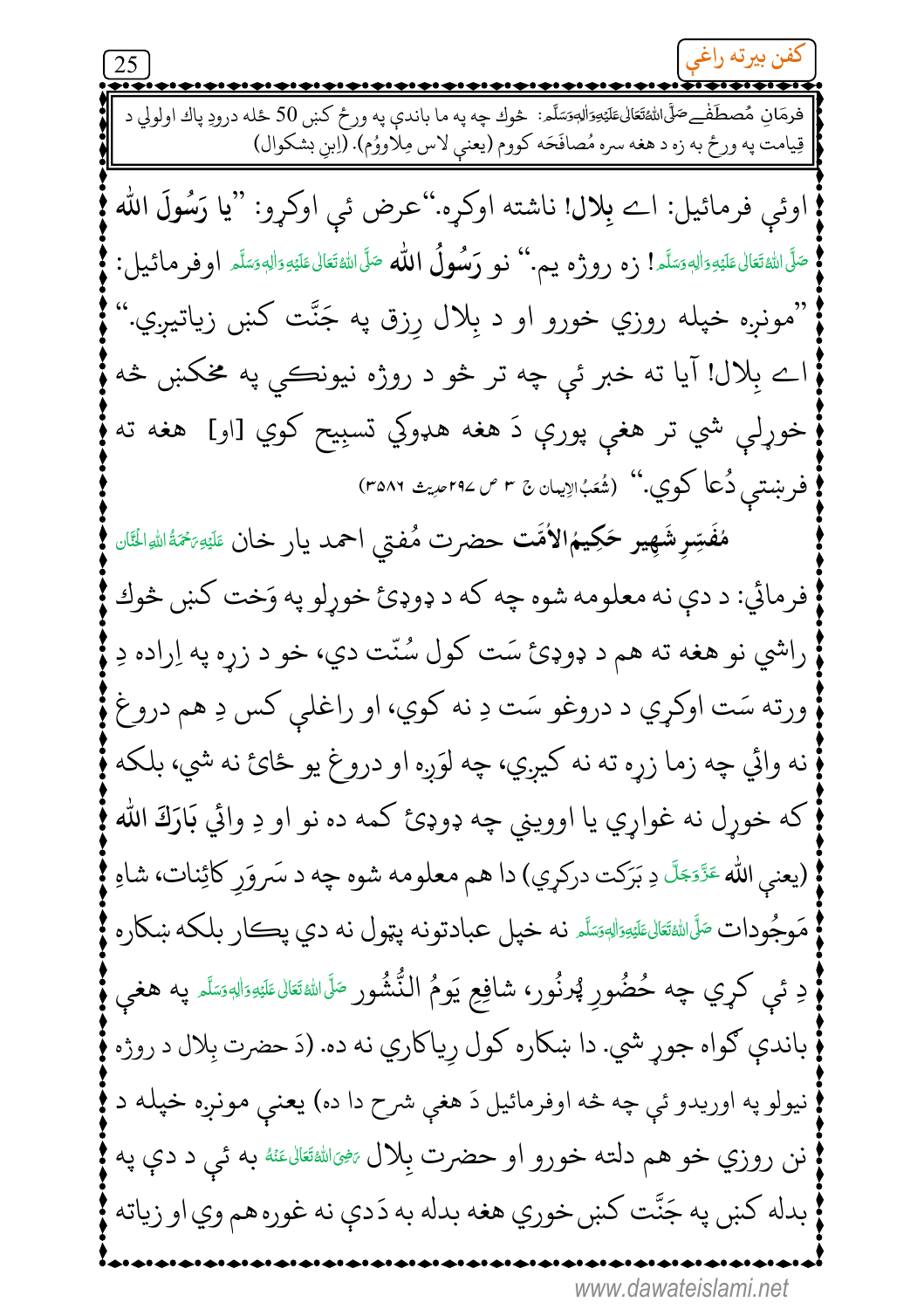26 فرمَان مُصطَفْےحَلَّلْاللَّهُتَعَالىءَليَجِرَالل<sup>ِ</sup>وسَلَّم: كوم خلق چه د خپل مجلِس نه د الله د ذِكر او په نبي باندې درود شريف لوستلو نه بغير پاڅيدل نو هغه د بدبوداره مُردار نه پا څيدل. (شُعَبُ الاِيمان) به هم وي. حديث بالكل په خپله ښكاره معنى دي، واقعي هغه وخت دَ روژه نيونڪي هر هډوکي او جوړ بلکه رَګ رَګ تسبِيح (يعني د الله عَزَّمَتَّ پاکي) بيانوي، چه په هغې روژه نيونڪي نه پوهيږي خو سرکاړ مدينه صَلَّ اللَّهُ تَعَالَى عَلَيْهِ وَاللَّهِ وَسَلَّه مَّــى **اوري. (مِراة ج۳۰، ص۳۰۲، بتغيّرقن**يل) كه لوستلي مو وي نو بيا هم دواړه رسالي (١) "د كفن بيرته راتلل مَع د رَجَب سپرلي'' او (2) "د آقاﷺ الله تَعَالى عَلَيْهِ وَاللهِ وَسَلَّهِ **مياشت'' اولول**ۍ. او هر كال په شَعبَانُ المُعَظَّم كښ د فَيضانِ سُنَّت د جِلد اوّل باب ''فَمِضانِ رَمَضان'' هم ضرور لولئ. كه كيدې شي نو دَ عِيدِ مِعراجُ النَّبِي ﷺ لَهُ تَعَال عَلَيْهِ وَاللَّهِ وَسَلَّمَ يه نِسمبت 127 يا 27 رِسال<sub>ع</sub>ي يا دَ خپل وَس مُناسِب ''**فَيضانِ** رَمَضان'' هم تقسيم كرِئ او په دَلو دَلو ثوابونه اوګټئ، عام طور د ټولو اسلامي ورونړو او خاص طور د جامِعاتُ المدينه او مدارسُ المدينه دَ ټولو قاري صاحِبانو، اُستاذانو، ناظِمانو او دَ طالب عِلمانو په خِدمتونو كښ زما ډير زيات مَدَني عرض دې چه برائے كرم! (زما په ژوند هم او زما دَ مرګ نه پس هم) په زکوٰاة، فِطره، دَ قُربانیځ څرمنې او په نورو مَدَني عطياتوجمع كولو كښ پوره پوره حصّه اخلئ. (اسلامي خويندې دِ نورو اِسلامي خويندو او محارمو ته د مَدَني عطياتو ترغِيب وركري) قسم په خدائے! زه چه دَ هغه استاذانو او طالبِ عِلمانو په باره کښ واورم نو ډير خوشحاليږم کومو چه دَ خپل کلي يا ښار ته دَ تللو دَ خواهِش قرباني ورکړي وي او رَمَضانُ المُبارك په خپلو جامِعاتو كښ تيروي او دَ خپل مجلِس دَ هدايت www.dawateislami.net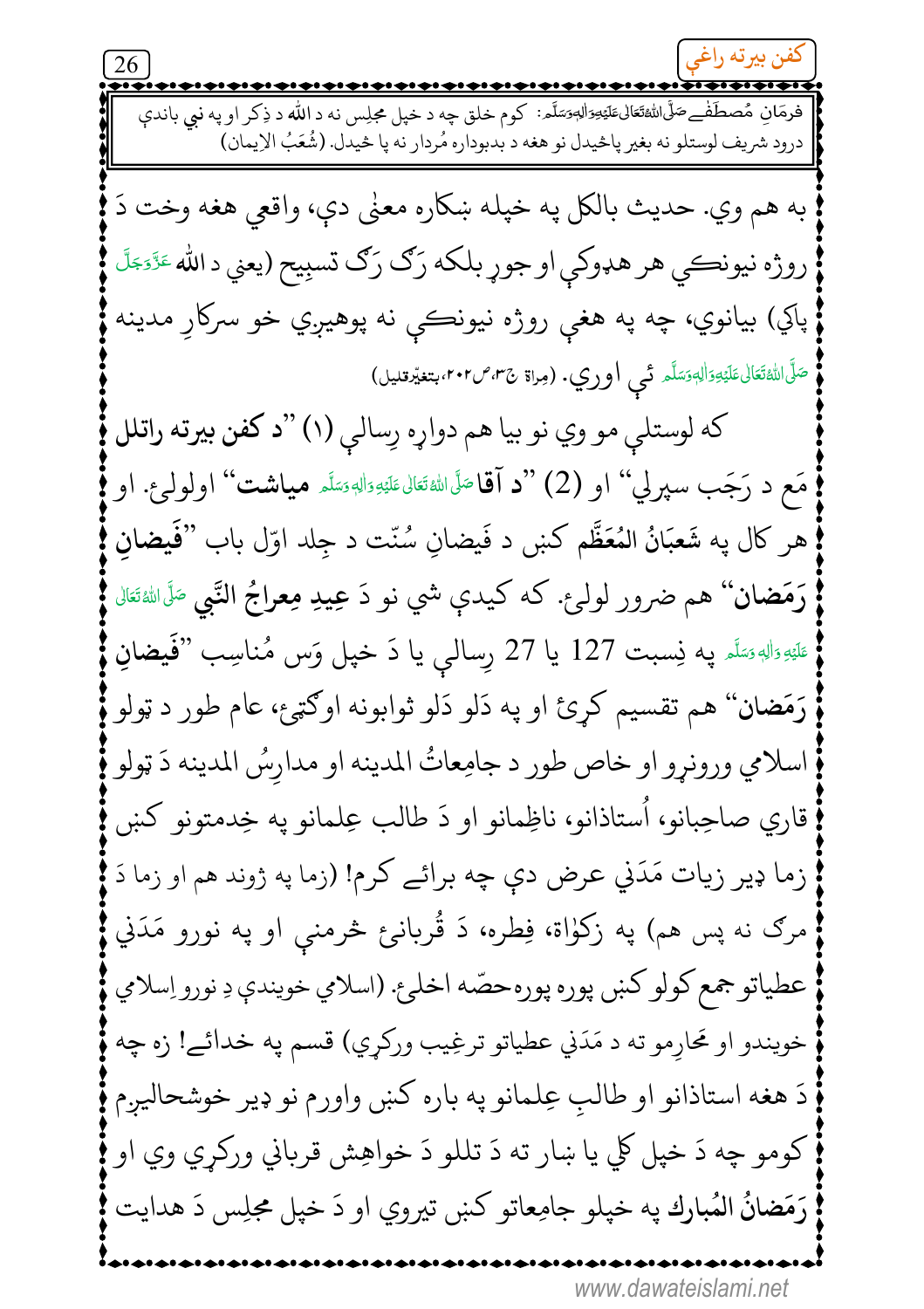فرمَانِ مُصطَفْےحَلَّاللَّهُتَعَالىعَلَيْهِ َالْعَصَلَّمِ: ﭘﻪ ﻣﺎ ﺑﺎﻧﺪﻱ ﭘﻪ ﺩُﺭﻭﺩ ﻟﻮﺳﺘﻮ ﺧﭙﻞ ﻣﺠﻠِﺴﻮﻧﻪ ښكُﻞ ﻛﺮﺉ ځكه ﭼﻪ ستاسو دُرُود لوستل به د قيامت په ورځ ستاسو د پاره نُور وي. (فِردَوسُ الأخبَار) په مُطابق د مَدَني عطياتو په بَستو باندې ذمه واري سنبالوي، کوم اُستاذان او شاګردان چه بغير د څه مجبورئ نه صرف د سستږع يا د غفلت په وجه دَ عطياتو نه جمع كولو مُظاهره كوي دَ هغوئي په وجه زما زړه ژاړي. خصوصي مَدَنى كل: كوم اسلامي ورور يا اسلامي خور چه مَدَنى عطيات راټول غواري د هغوئي دَ پاره دَ چندي ضروري احکام معلومول فرض دي، تاكيد دې چه كه مخكښ مو لوستلې وي نو هم د دعوتِ اسلامي دَ اشاعتي اداري مَكتَبَةُالْمَدِينه چاپ شوي د 100 صفحو كتاب، "چندے كے بارے ميں سوال جواب'' بيا اولولرع. يا اللّٰهُ عَنَّتَّ په رَمَضانُ المُبارَك کښ د مَدَني عطياتو او په غټ اَختر کښ څَرمني راټولو د پاره کوشش کونڪي کوم عاشِقانِ رَسُول چه زما زړه خوشحالوي، ته د هغوئي نه د هميشه هميشه د پاره خوشحاله شي او د هغوئي په خاطِر ما د كنهگارو د سردار نه هم د هميشه د پاره راضي شي، يا الله عَنَّفَجَلَّ! كوم اسلامي ورور او اسلامي خور چه (د عُذر نه کيدو په صورت کښ) هر کال د دريو مياشتو روژې نيولو او هر كال جُمادَ الأخرى كښ رساله ''د كفن راتلل'' او د رَجَبِ الْمُرَجَّبِ به مباشت كَښ "د آقا مَلَّاللَّهُ تَعَالِّ عَلَيْهِ اللَّهُ تَسَلَّهُ مِباشت" او يه شَعبَانُ المُعَظَّم كښ''فَيضانِ رَمَضان'' (پوره) دَ لوستلو يا اوريدلو سَعادت حاصل کري ما ته او هغه ته دَ دُنيا او آخِرت ښيګري رانصيب کري او مونږه بې حِسابه اوبخښي او په جَنَّتُ الفِردوس کښ مو دَ خپل خوږ مَدَنى حبيبٍ مَلَىٰاللَّهُ تَعَالِىءَلَيْهِ وَالدِّرْسَلَّہِ يه گاوند كبن يو ځائ لري. www.dawateislami.net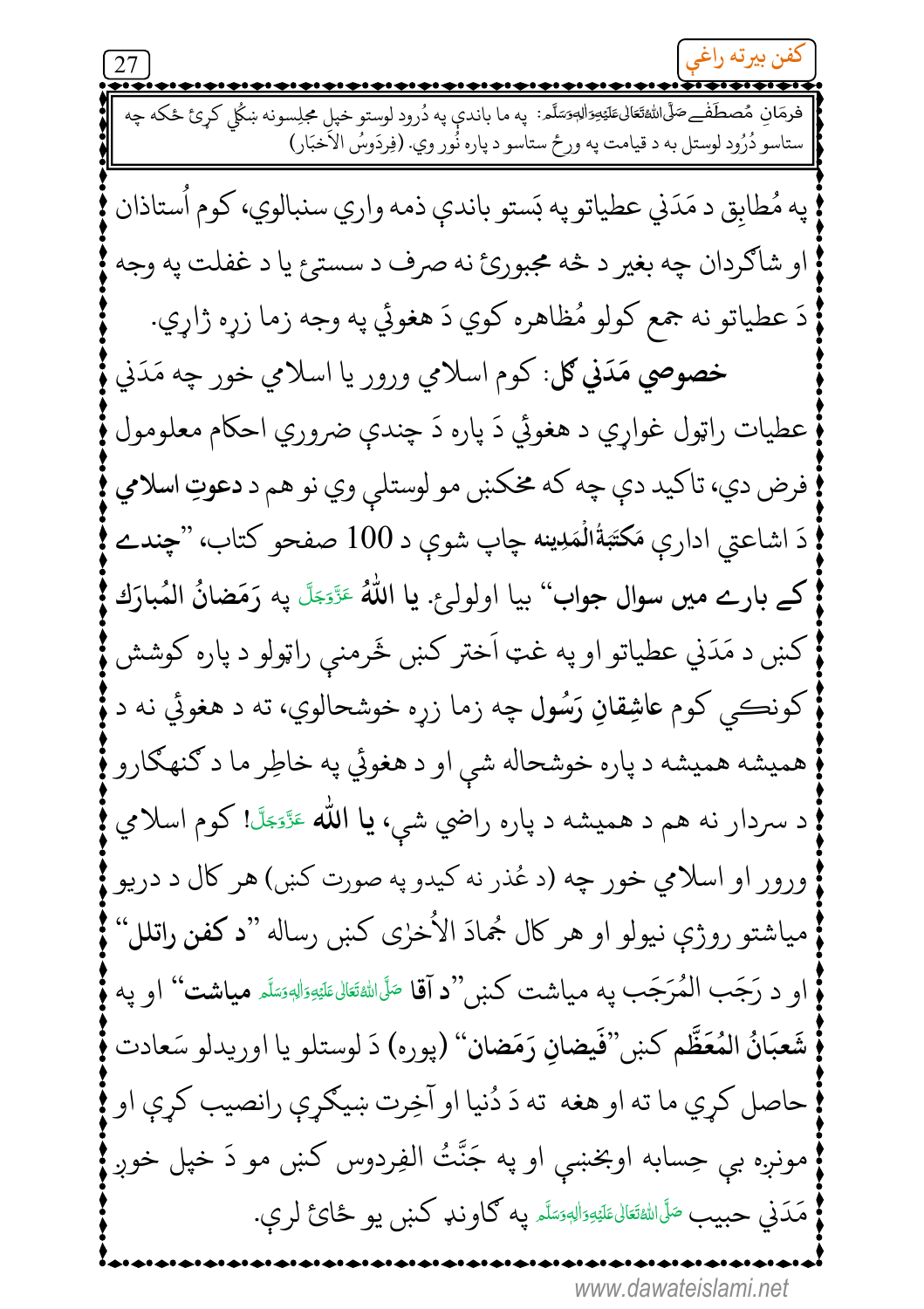28 .<br>فرمَان مُصطَفْے صَلَّى اللَّهُتَعَالىءَلَيْتِوَالْهِيَسَلَّم: كله چه تاسو په رسولانو دُرُود لولم ٔ نو په ما باندې ئې هم لولو، بيشكه زه د ټولو جهانونو د رب رسول يم. (جَمعُ الجَوامِع) جشن مِعراجُ النَّبِي ُۗالِّيْمِ د **دعوتِ اسلامی** د طرف نه د رَجَب المُرَجَب په اوویشتمه شپه، د **جَشن مِعراجُ النَّ**بِي <sup>صَلَّى اللهُ تَعَالىءَليَهِ وَالهِ وَسَلَم لِهِ سلسله كَنْبِي كَيْدُونِكِي اجتِماعِ ذِكر</sup> ونعت کښ ټول اسلامي ورونړه د شروع نه د آخِرې پورې شرکت کوئ او د اوويشتم رَجَب روژه نيسئ او د شپيتؤ مياشتو د روژو د ثواب حقدار جوړيږئ. رجب کی بہاروں کا صدقہ بنادے ہمیں عاشق مصطفٰی یا الٰہی په خاطِر د رَجَب د سپرلو کر ې مونږه جوړ عاشِقِ مُصطفٰی یا اِلٰہی دَ سترګو دَ حِفاظت دَ پاره مَدَني ګلونه دَ پينځه وخته مانځه نه پس ښې لاس په تَندي کيږدئ او "يَانُورٌ" 11 ځله په يوه ساه کښ اولولئ او د دواړو لاسو ټولې ګوتې پرې دم کړئ او په سترګو ئې راښکاږئ. اِنْ شَآءَاللهءَدَّءَ َ د ړونديدو، د نظر دَ کمزوري کيدو او دَ سترګو د ټولو مرضونو نه به په حفاظت کښ اوسئ. دَ الله عَزَّمَءَلَ په رَحمت ورسره ړوند هم بِينا کيدې شي. مَدَني عرض: دا مكتوب [يعني خط] د جُمَادَى الأخرٰى په آخِري زيارت په هفته واره د سُنّتو نه ډکه اجتِماع/جَامِعَاتُ المدينه/مَدَارِسُ المَدِينه کښ په لوستلو سره اورَوَئِ. (اسلامي خويندې دِ پڪښ ضرورتاً بدلون اوکړي) وَالسَّلامِ مَعَ الإكرامِ. دا رِساله چه اولولئ نو د ثواب په نِيَّت ئي بل چا ته ورکړئ |

www.dawateislami.net